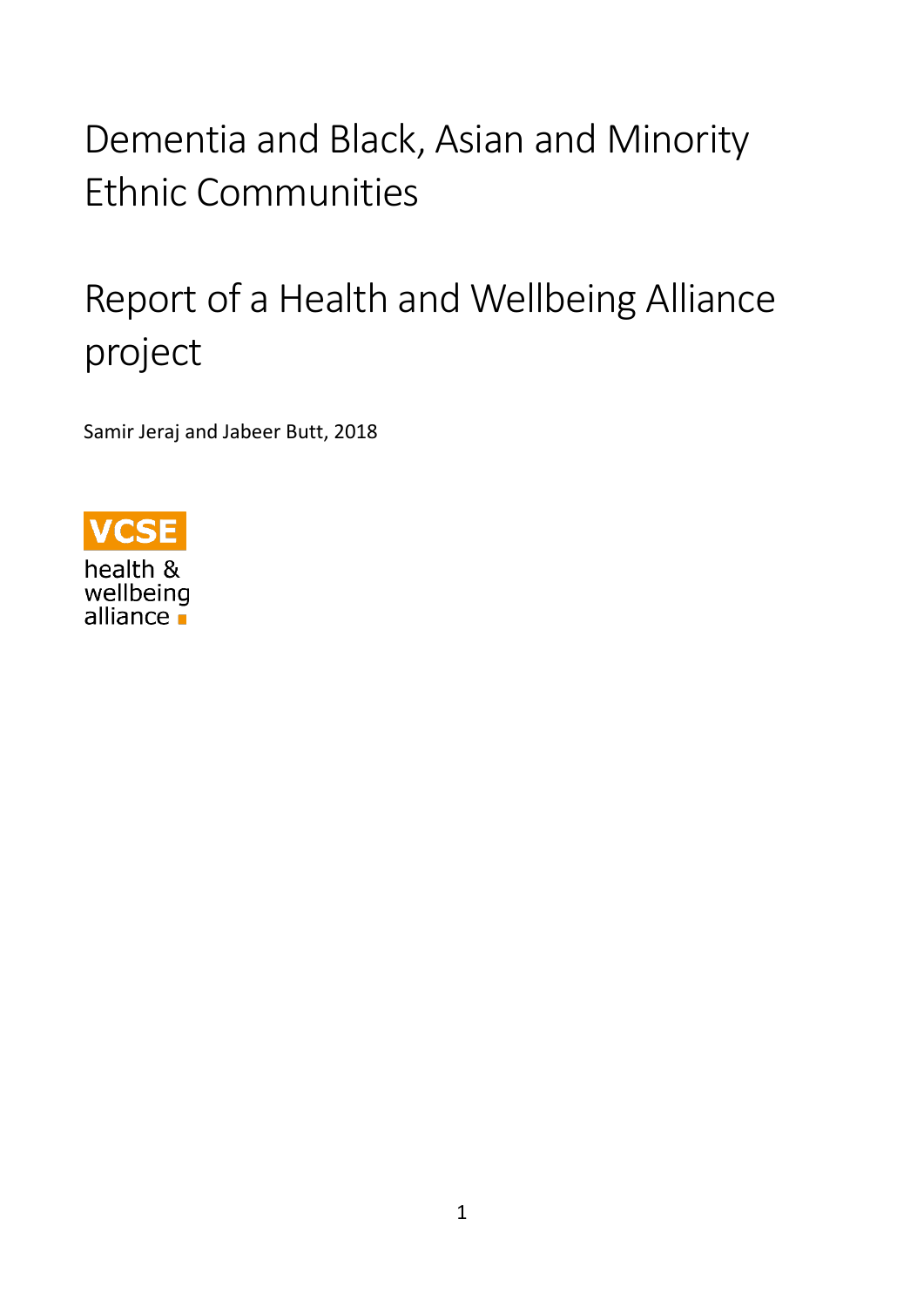## Table of Contents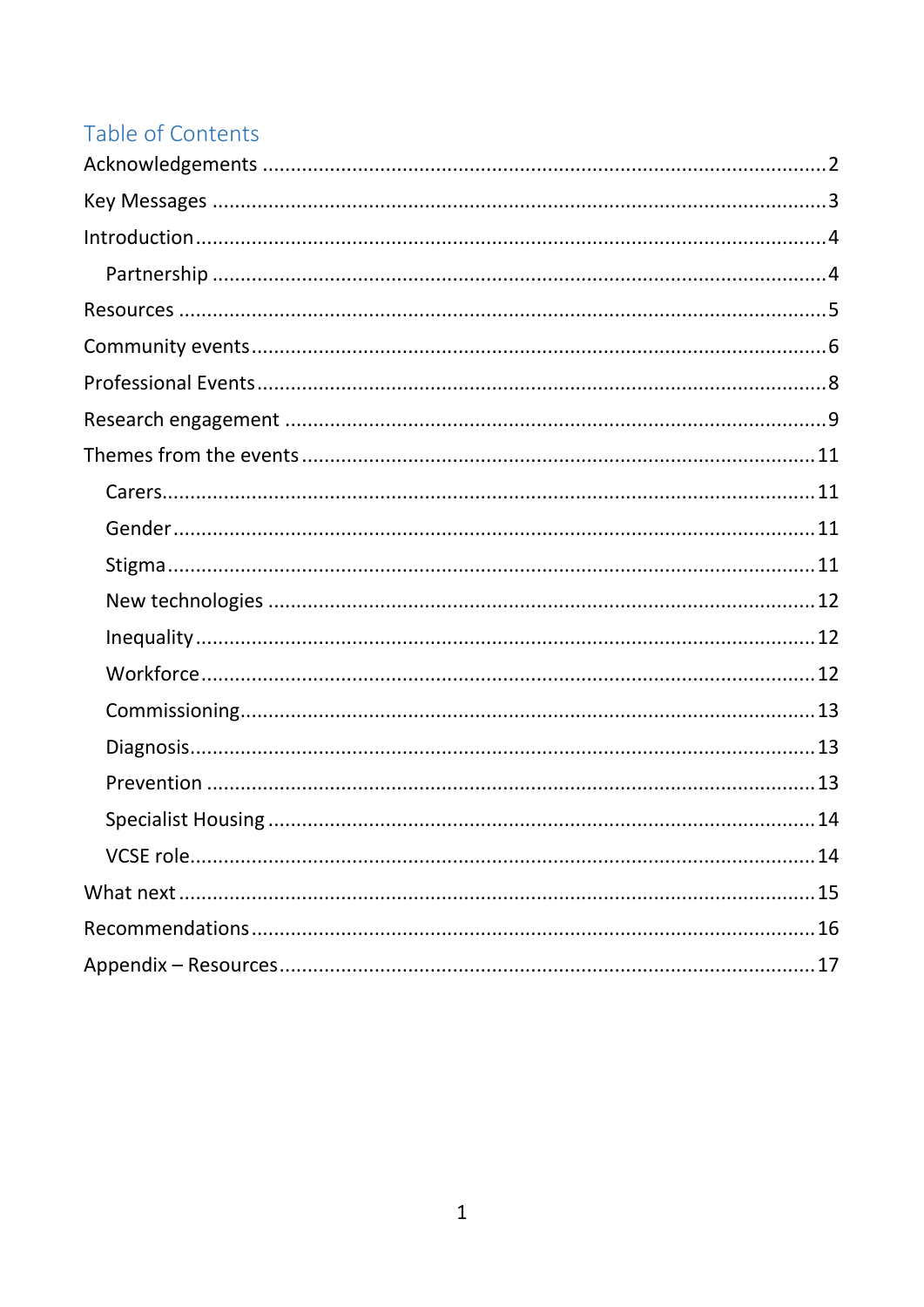## <span id="page-2-0"></span>Acknowledgements

<span id="page-2-1"></span>This project was supported and delivered with the help of a number of organisations and individuals. It is impossible to name them all, but here are a selection of those who gave a significant amount of support: David Truswell from DACE, Akhlak Rauf from Meri Yadaain, Shahid Mohammed from BME Health and Wellbeing, Sarah Sweeney from Friends, Families and Travellers, Rodie Garland from Faith Action, Ripaljeet Kaur from Touchstone Support, Heather Nelson from the Black Health Initiative, Mary Tilki from Irish in Britain, Jazz Browne from Nubian Life, Tom Lam and Eddie Chan from the Chinese National Healthy Living Centre, Clenton Farquharson from TLAP, Trish Caverley from the Dementia Wellbeing Service, Subitha Baghirathan from UWE, Dr Jay Chauhan, Alex and Janet Jadevji from Yecco, Nuzhat Ali from Public Health England, Alastair Burn from DH, and the service users and carers who took the time to tell us their stories.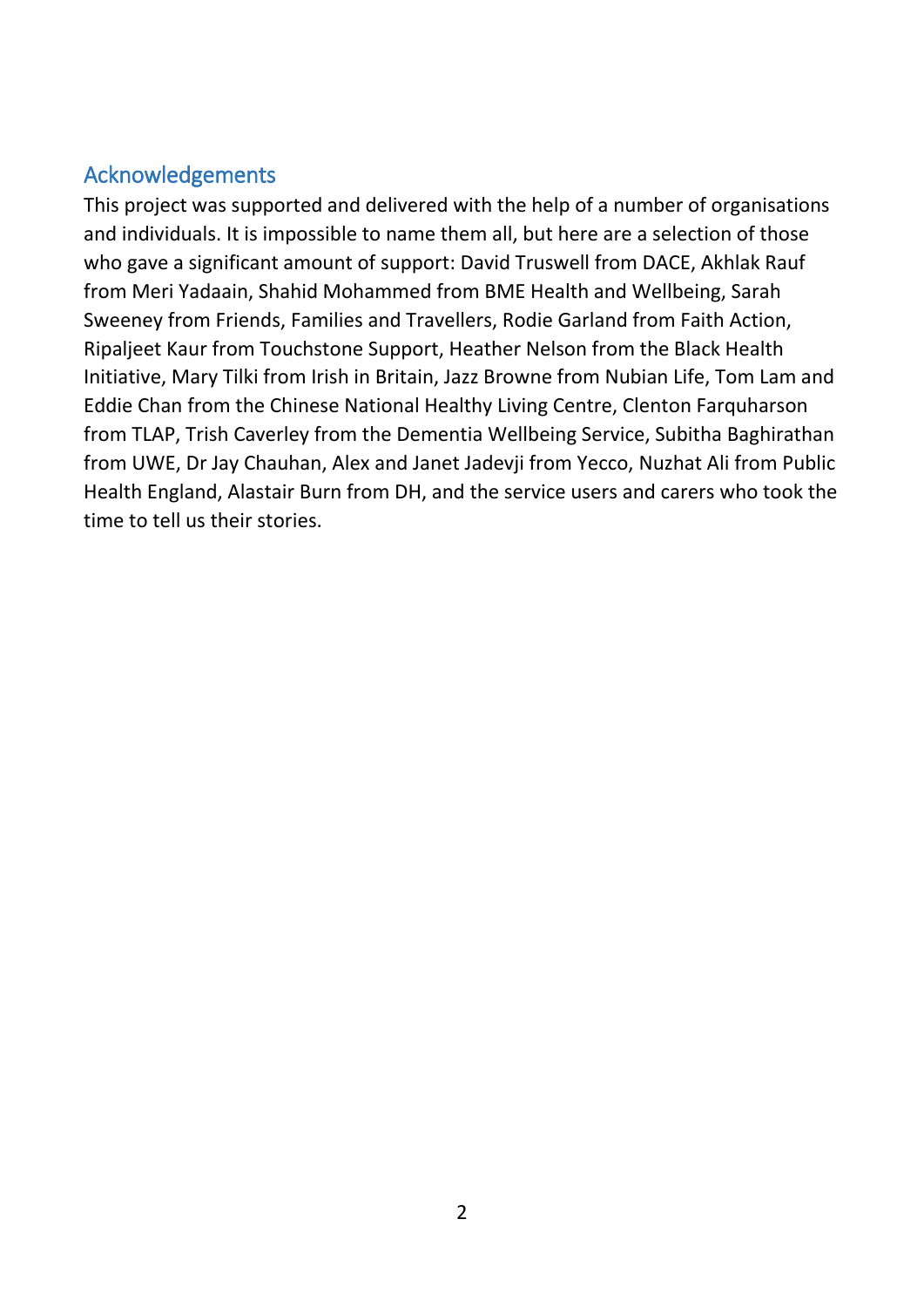## Key Messages

- The number of black and minority ethnic people with dementia is increasing, and increasing faster than for the White British community.
- Inequalities between and within communities are having a significant impact on black and minority ethnic people living with dementia and their families. There continue to be challenges at all stages of the dementia pathway, from prevention through diagnosis, care and end of life.
- Knowledge of dementia is still quite poor across communities, and even among professionals. This has a significant impact on issues such as prevention.
- Black and minority ethnic carers are still poorly supported in most of England and continue to face barriers to participation.
- Services in some areas are working to address these issues, and voluntary sector organisations have often led the way in developing services that meet the needs of their communities.
- Where services have been most effective is where local partnerships have been able to coordinate activities and use limited resources to their best effect. However, some areas are further ahead than others. Similarly, some areas have few, if any, local voluntary sector organisations with the capacity to undertake such work unsupported.
- Where services and support are well-coordinated and resourced, it can have a transformational effect on individuals and families.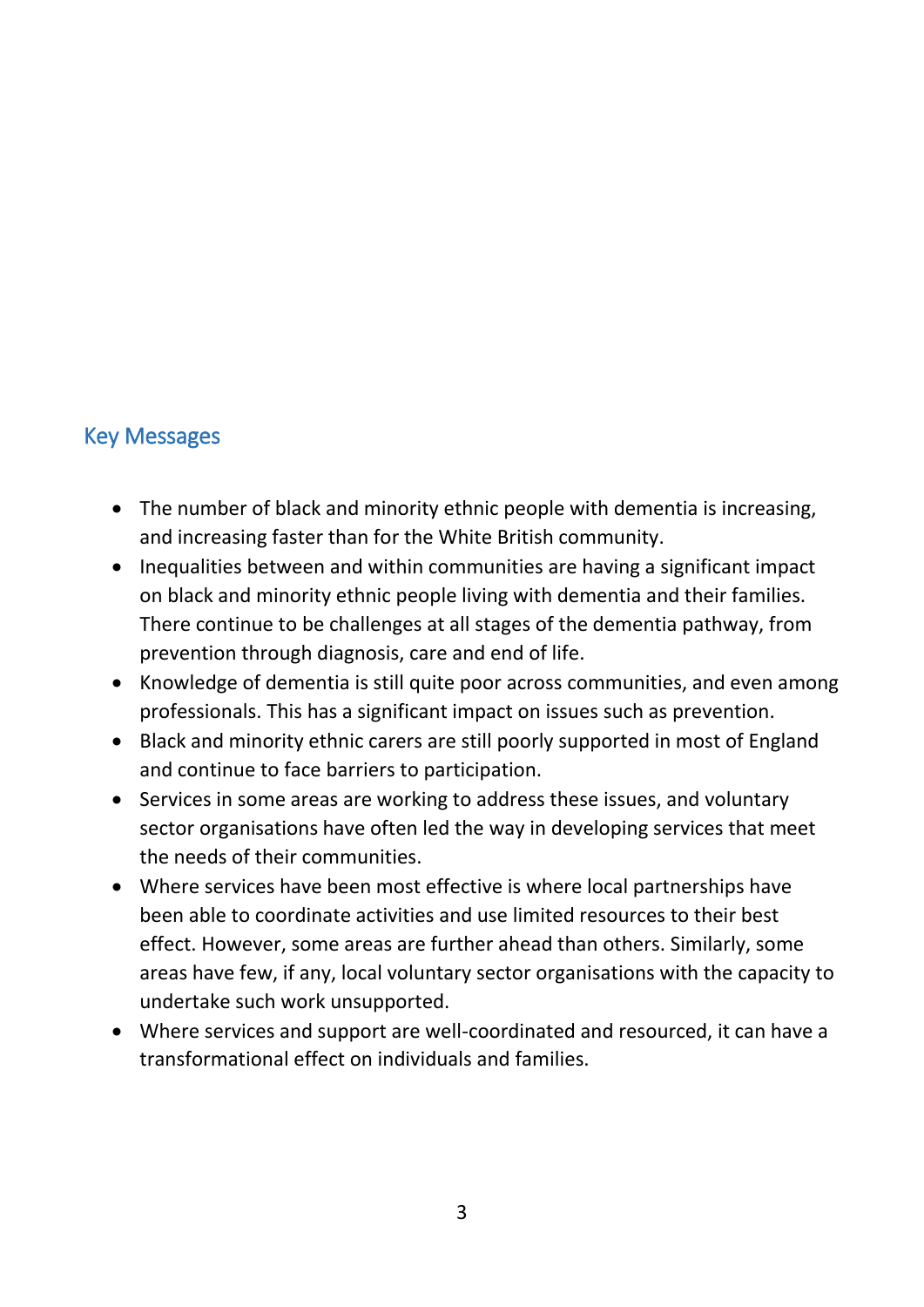## <span id="page-4-0"></span>**Introduction**

The project came out of the October 2016 roundtable on dementia and BAME communities. Participants in the roundtable came together at the end of the event and in the following weeks to develop an action plan to be taken forward by partners. Resources for delivery of parts of the action plan were identified through the additional funding stream available to Health and Wellbeing Alliance members. The Race Equality Foundation, in partnership with Faith Action and Friends, Families and Travellers, successfully bid for the funding through this process.

The project set out five key areas of work to progress over the following six months: partnership, resources, professional events, community events, and research engagement. This report will set out the key activities and outputs from these areas of work before going on to discuss the themes that emerged from the events.

#### <span id="page-4-1"></span>Partnership

Delivery of the action plan requires a partnership approach in order to secure the resources, reach into communities, and access into services, to secure the necessary scale and pace of change. The Foundation sought to build on the network developed by the Dementia Alliance for Culture and Ethnicity (DACE), as well as developing local networks and practitioner networks through our events, and enabling these groups to engage with each other.

We were able to engage national organisations, both large organisations such as the Dementia Action Alliance, the Housing Learning and Improvement Network (LIN), and smaller organisations such as [Dementia Adventure.](https://dementiaadventure.co.uk/) Several of these connections have led to further work, for example the Foundation is now working with Housing LIN and Dr Nigel de Noronha on an analysis on the experience of housing deprivation for black and minority ethnic older people, and with the New Policy Institute on low income black and minority ethnic older people. We were also able to connect with Diverse Cymru at the Bristol event and establish a link with their three year work plan on dementia and black and minority ethnic communities. We engaged with the Skills for Care Dementia Meaningful Care workforce Group around how their new framework could support better care for black and minority ethnic people with dementia.

At a local level, the events offered a good opportunity to develop relationships and partnership with local organisations. We engaged with a range of organisations including Bristol Black carers, Dhek Bhal, Culture Dementia UK and local faith organisations.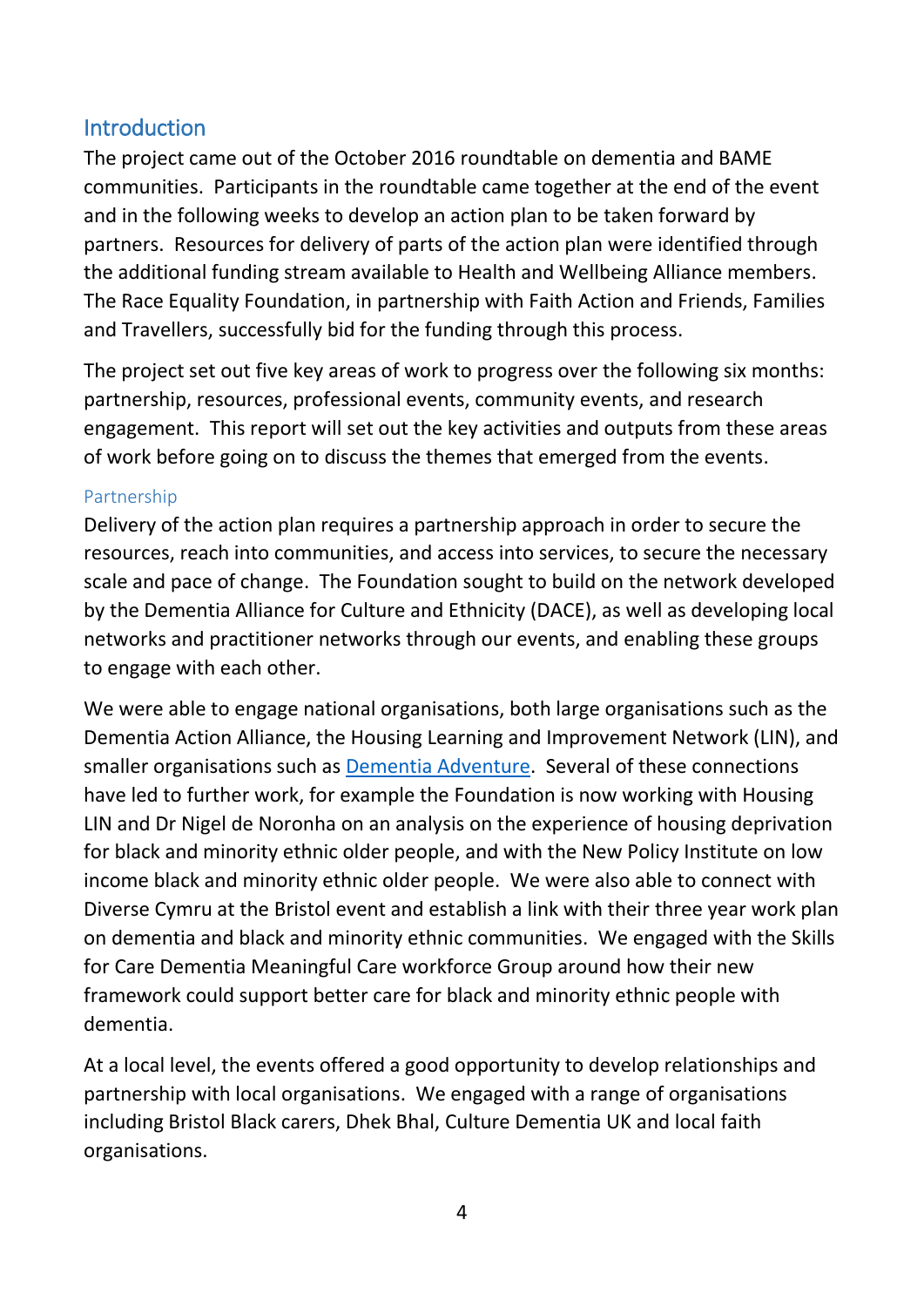There were also opportunities to re-engage with people who had been working in this area. For example, a black and minority ethnic carers support group in Tameside being organised by someone who had been involved with the now defunct national black carer's network.

In terms of further influencing the health and care system beyond the original partners, the project has led to discussions with the Care Quality Commission on creating a resource for use by inspection staff. Similarly, NICE have expressed an interest in the work to feed into their guidance on *Dementia: assessment, management and support for people living with dementia and their carers*.

Since the formal end of the project, we have continued discussions with DACE on how they can develop as an organisation to become a representative national voice on the issue of dementia and black and minority ethnic issues. DACE has formalised its legal structure and is currently working through its governance to enable it to take on funding and delivery of projects in partnership.

## <span id="page-5-0"></span>**Resources**

Through both desk-based searches and engagement with partners at all levels, we were able to identify a significant number of resources developed specifically in response to dementia in black and minority ethnic communities. We developed an online list of these resources during the course of the project, and it is currently being updated to include the presentations from the events, relevant publications, vid, pamphlets, and research papers.

For example, the [Dementia Wellbeing Service](http://www.bristoldementiawellbeing.org/) in Bristol had produced a number of videos in community languages, with members of the community, running through basic questions about dementia. These were available in Cantonese, English, Polish, Punjabi, Somali and Urdu.

The [Chinese National Healthy Living Centre](http://www.cnhlc.org.uk/english/projects/dementia-and-alzheimer-awareness/) developed and popularised a new word for dementia. This helped to reduce stigma as the most commonly used words in Cantonese to describe dementia were associated with being mentally ill or having a learning disability.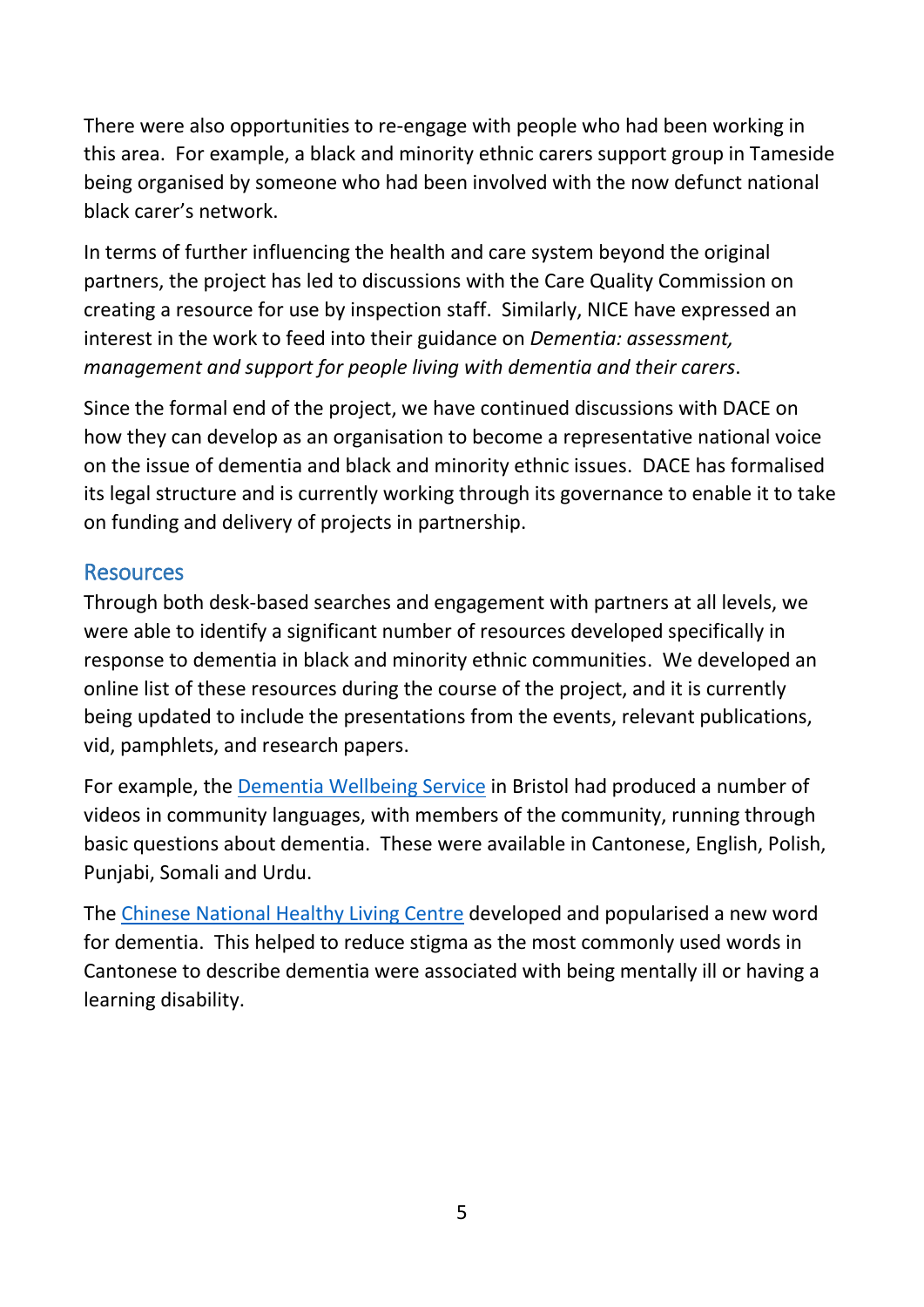We also commissioned a number of pieces of work to bring together evidence on specific topics and for specific communities. These included: dementia and end of life care, dementia and carers, and a series of pieces on the experiences and issues for specific communities: South Asian, Chinese, Caribbean, Irish and Jewish. David Truswell also produced an updated version of his 2013 briefing on dementia and black and minority ethnic communities, looking at developments over the past five years. These are currently being quality assured, before being designed and published.

### **Dementia and black and minority ethnic community briefings**:

Dementia and black and minority ethnic communities – where are we now? (updated) David Truswell – Dementia Alliance for Culture and Ethnicity (DACE)

End of life care - Dr Jonathan Koffman, King's College London

Access to services - Jo Moriarty (forthcoming), King's College London

Carers – Dr Sahdia Parveen and Professor Jan Oyebode, University of Bradford

Specific communities' pieces:

- South Asian Akhlak Rauf, Meri Yadaain
- Chinese Eddie Chan, Chinese National Healthy Living Centre
- Caribbean David Truswell, DACE
- Irish Mary Tilki, Irish in Britain
- Jewish Padraic Garrett, Jewish Care

## <span id="page-6-0"></span>Community events

Six community events were organised in London, Leeds, Rochdale, Birmingham, Peterborough, and Bristol. These were intended to primarily reach community organisations and members of the public. The programmes included service provider and service user presentations, as well as some amount of basic information about dementia and black and minority ethnic communities. This then led to whole group discussion.

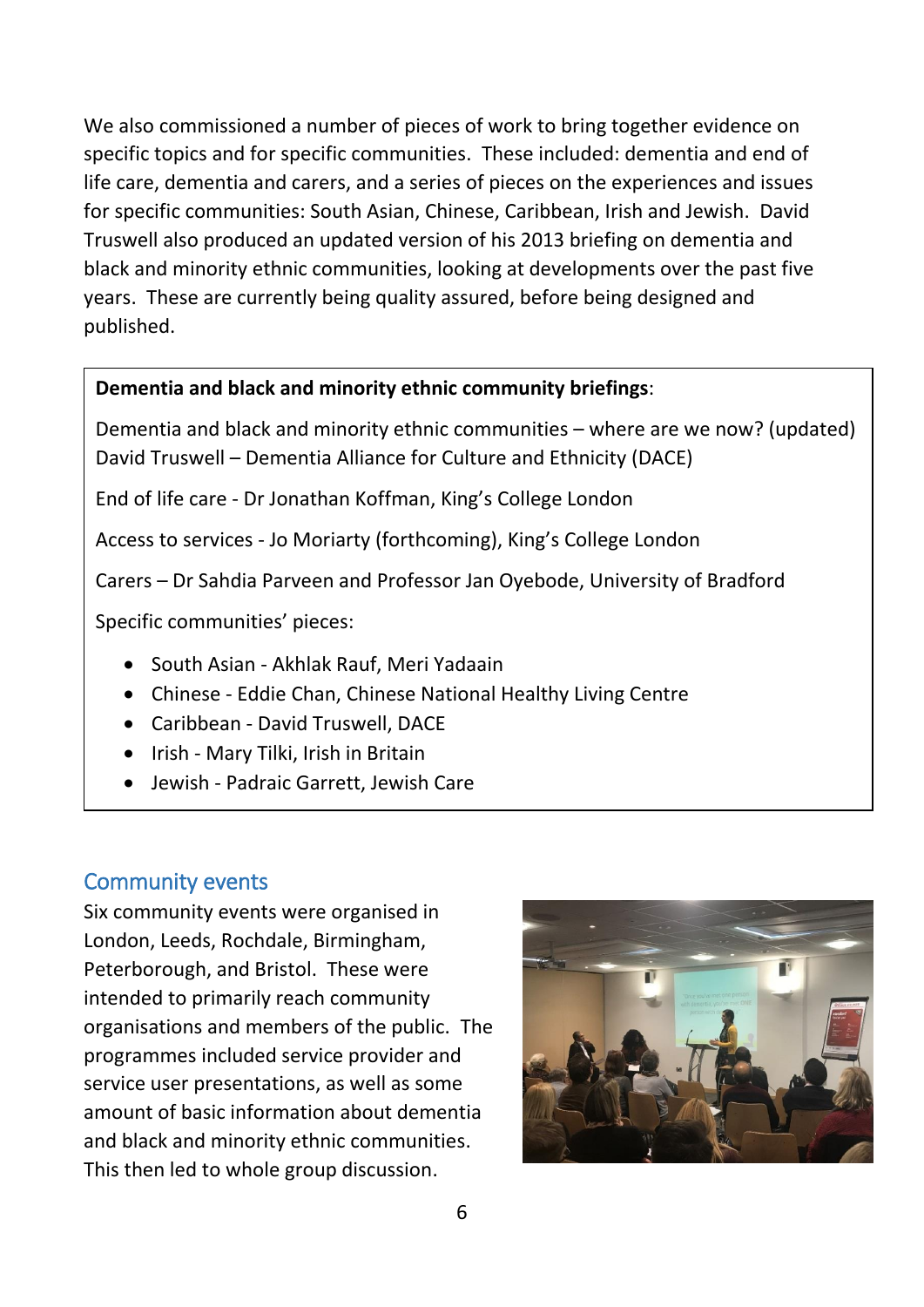The London event was chaired by Jabeer Butt. It heard from David Truswell, Tom Lam from the Chinese National Healthy Living Centre, and Ade - a service user from Friends, Families and Travellers.

Tom Lam explained how the Chinese National Healthy Living Centre had developed an awareness and support service for Chinese people and their carers over three years. This involved working with their member organisations, particularly Chinese community centres, to put together an offer that included workshops, starting reminiscence tea houses, training, multi-lingual support, befriending, referrals, and a carer's support group. They also worked to develop and popularise a new word for dementia, as the existing vocabulary for dementia was derogatory and stigmatising.

Ade took us through his journey from diagnosis, where the initial effect and impact was to steer him into a deep depression and alcohol abuse. However, he managed to bring together family and friends with support services in a way that now means he is able to do the things he wants to do, irrespective of his condition.



The Leeds event was chaired by Heather Nelson from the Black Health Initiative. It heard from Akhlak Rauf and Ripaljeet Kaur. We had secured two service users and one carer but unfortunately none of them were able to make the event on the day, underlining the continued difficulties to participation faced by carers and service users.

The Birmingham event was chaired by Clenton Farquharson – the chair of Think Local Act Personal, **David Truswell, and Dr Jay Chauhan – a former housing** 

association chief executive who is now working on care in the West Midlands. Ronald Ferguson, a service user, also presented to the session.

Ronald explained his struggle to find and put together the services and support he needs. In particularly, he was concerned about financial management and his independence.

The Peterborough event was chaired by Jabeer Butt. It heard from David Truswell and Samir Jeraj from the Race Equality Foundation.

The Bristol event was chaired by Jabeer Butt. We worked with the Dementia Wellbeing Service and Subitha Baghirathan from UWE. Two carers supported by the Dementia Wellbeing Service presented at the event, Min and Khadra.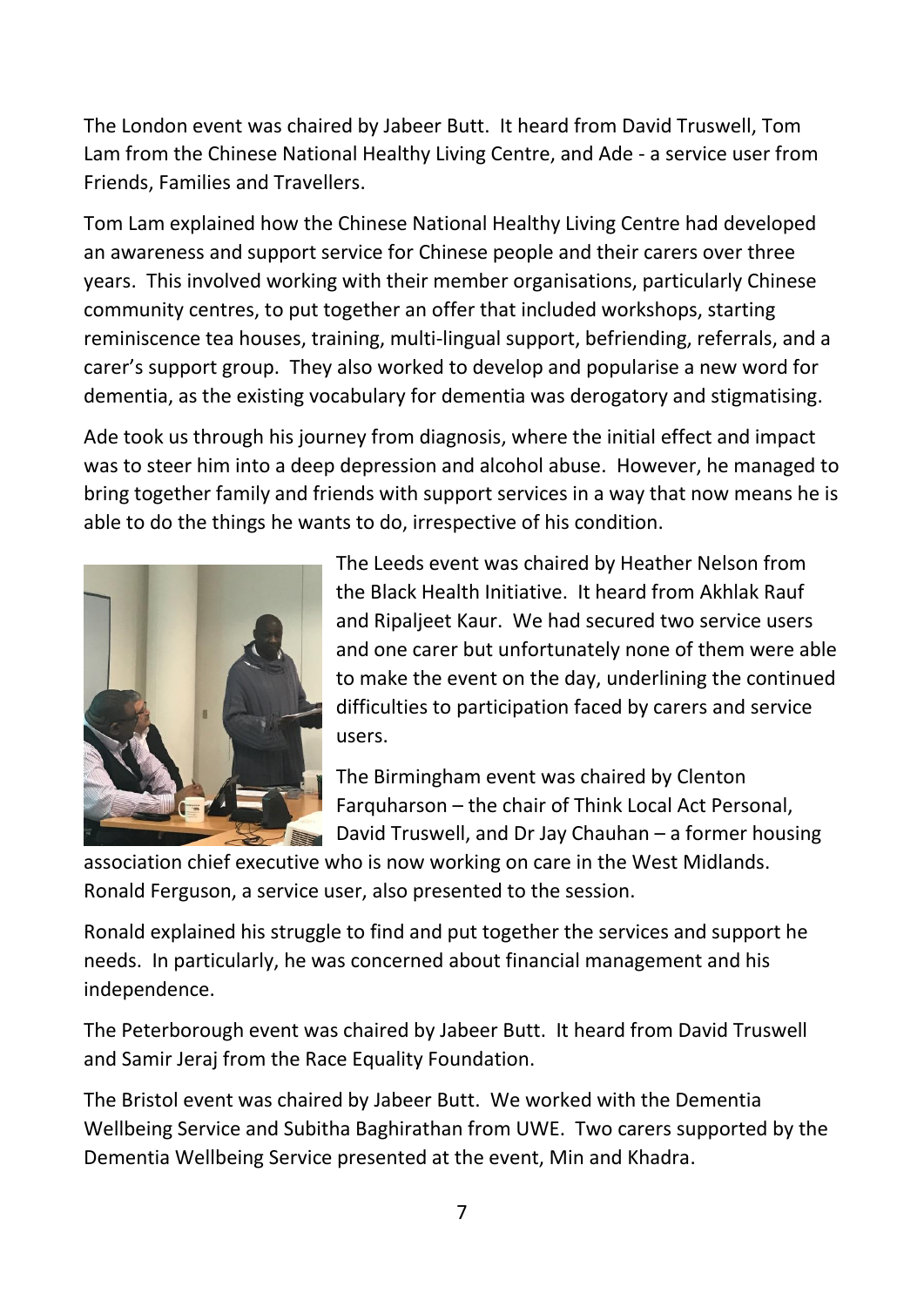Subitha outlined the nine month research project undertaken by UWE together with the local council, CCG, and voluntary sector organisations. The research was informed by eight focus groups and 48 interviews and revealed differences between and within black and minority ethnic communities, as well as commonalities such as lack of knowledge about risk factors & prevention; and growing dementia awareness among leaders of BME-led VCSOs. The report had 18 recommendations, which were taken on by a city-wide working group. This model of city-wide collaboration and cooperation could be applied to other parts of the country.

We also commissioned Shahid Mohammed and BME Health and wellbeing to organise two events in Rochdale. One was at a women's group (Bengali, Ugandan and Pakistani) and the other was at the BACP men's group (Pakistani, Kashmiri and Bengali). All the sessions were delivered in English/Punjabi/Urdu and Bangla.



Attendees at one of the Rochdale events organised by BME Health and Wellbeing

## <span id="page-8-0"></span>Professional Events

Three events were organised in Leeds, London and Bristol with the aim of reaching professionals within health and social care. David Truswell designed a programme to take participants through the pathway, exploring the issues for black and minority ethnic people at each stage while also examining what works to address these issues. Each event also heard from an experienced local practitioner working with black and minority ethnic people with dementia.

In Leeds this was Akhlak Rauf from Meri Yadaain. Akhlak outlined some of the common issues facing black and minority ethnic communities, such as late and inaccurate diagnosis, access to services, and the impact on family carers. He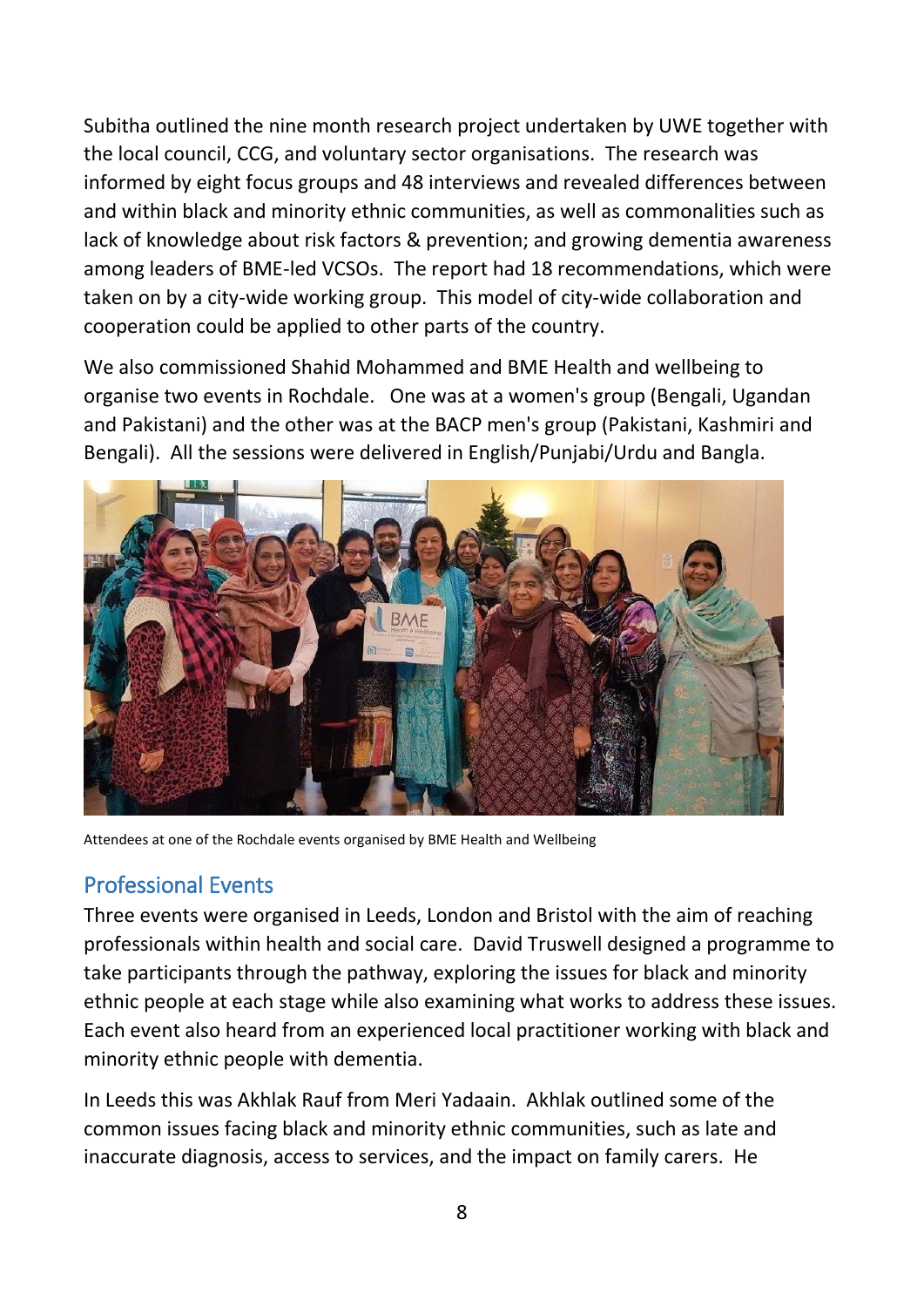explained how an approach that learns good practice, tailors its approach, invests resources, engages carers and involves commissioners, can help overcome the inequalities between and within groups.

In London Jazz Browne from Nubian Life presented on the development of their service from a social and luncheon club to a day care organisation. Many of the original members had never planned to grow old in the UK. Opening a day centre allowed their needs to be met. Now 75% of members have dementia, and the



service has developed to meet those needs using the 5F Service Framework.

In Bristol, Trish Caverley from the Dementia Wellbeing service took the group through how the service employed three community development workers to work with people and communities that were under represented. This informed development of a BAME organisational plan, along with some local research by UWE. Consultation events pointed to the need for a simple video resource to act as a starting point for conversations at community events. Films in six community languages were produced, reinforced by leaflets, and used in combination with Q&A sessions at community and faith venues. The service also worked with local BAME radio stations, and with medical professionals within communities to disseminate information. The Service is part of the BME Dementia Working Group, a city-wide initiative to bring together statutory, academic and voluntary sector partners.

We also had the support of Shahid Mohammed at the Bristol event, who gave a presentation about the development of BME Health and Wellbeing in Rochdale.

#### <span id="page-9-0"></span>Research engagement

Part of the project was to influence the research agenda in both being better at involving and recording black and minority ethnic people within large-scale studies, and making the case for specific research on dementia and black and minority ethnic communities.

The Foundation had specific meetings with Joint Dementia Research, the National Institute of Health Research, and Alzheimer's Research UK, as well as the British Heart Foundation. There was also engagement with the Stroke Association.

The meeting with Joint Dementia Research led to further discussions about how they could best improve the ethnic representation within their research cohorts, which was then progressed through the NIHR in their work with local research centres. We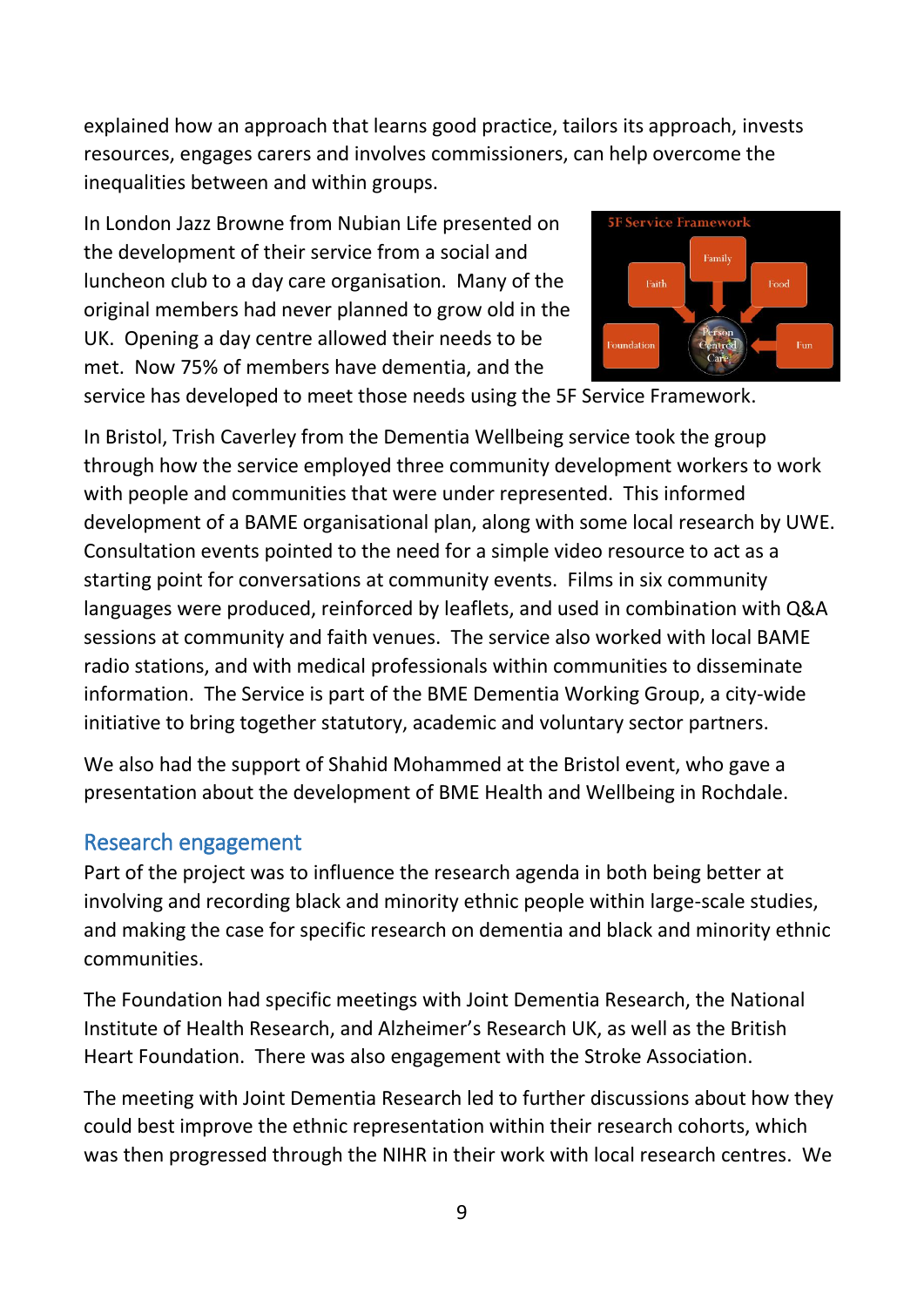are currently in discussion with Prof Richard Cheston at UWE about further developing the evidence base on ethnicity and talking forward a more significant piece of work.

The work with Alzheimer's Research allowed us to test out one of their products, a translated leaflet explaining the basics of dementia. These were brought to the events and distributed, and we were also able to provide feedback on the font and design of the leaflet to make it more useful.

We were also able to engage with a number of researchers from various institutions working in this area. This helped in development of briefings as well as identifying resources. Discussions with many of them has also led to the suggestion that a virtual network could be developed. Possible participants are listed in the box below.

#### **Possible participants in research network on Dementia and BAME Communities**

Prof. Jyoti Choudrie, Professor of Information Systems, University of Hertfordshire Moïse Roche, Division of Psychiatry, University College London Dr Sahdia Parveen, Centre for Applied Dementia Studies, Bradford Eleanor van den Heuvel, Ageing Studies, Brunel University Dr Richard Cheston, Health and Social Sciences, UWE Dr Karan Jutlla, School of Nursing and Midwifery, De Montfort University Dr Jonathan Koffman, Reader in Palliative Care, King's College London Prof. Jan Oyebode, University of Bradford Dr Jo Moriarty, King's College London Dr David Hewson, Professor of Health and Ageing, University of Bedford Subitha Baghirathan, UWE Dr Mary Tilki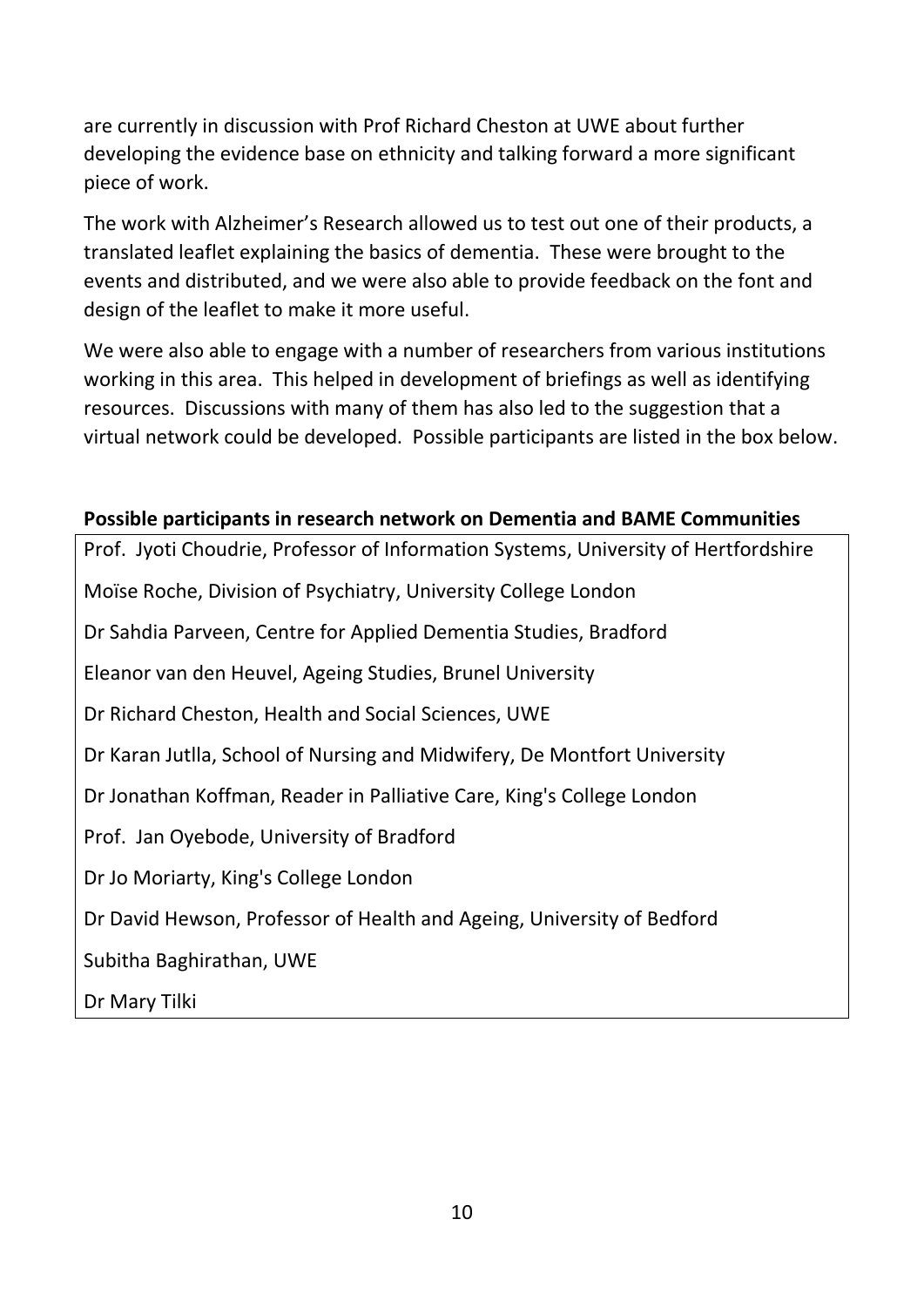## <span id="page-11-0"></span>Themes from the events

Throughout the events a number of common themes emerged from the conversations we had. These were not necessarily the same in each area, but do reflect the general issues being surfaced and some of the ways in which these are being addressed.

#### <span id="page-11-1"></span>Carers

We managed to secure the involvement of carers in several of the community events. However, carers are still largely invisible, with few specific services to support black and minority ethnic carers. Where these do exist, they are largely part of a more inclusive local service or part of a specific black and minority ethnic-focused organisation or project. Similarly, Tide is an organisation for carers of people with dementia, and has done work with black and minority ethnic carers. Carers still face barriers to participating, with three carer speakers having to drop out of one of the events due to a range of issues. In Bristol we heard how carers experience isolation within the family and within the community.

#### <span id="page-11-2"></span>Gender

The gendered nature of caring was something that came up quite often in discussions. Women provide the overwhelming amount of unpaid care within families, often in their role as wives or eldest daughters. Similarly, one person explained how their mother developed dementia and its effect on her behaviour, which became more aggressive and



in itself became a barrier to services and a source of isolation.

#### <span id="page-11-3"></span>**Stigma**

Stigma was discussed at all the events. It was felt that while it was important not to overstate it as a factor in inequalities compared to the newness of dementia for many black and minority ethnic communities, it is still a factor in people and families seeking help and support at an early stage. During one discussion with a local radio producer in Peterborough they said they struggled to find black and minority ethnic people with dementia who are able to talk on radio because they have often been diagnosed late and were already too ill to participate. There was also a wariness of diagnosis as reinforcing stigma and becoming a barrier to social inclusion or not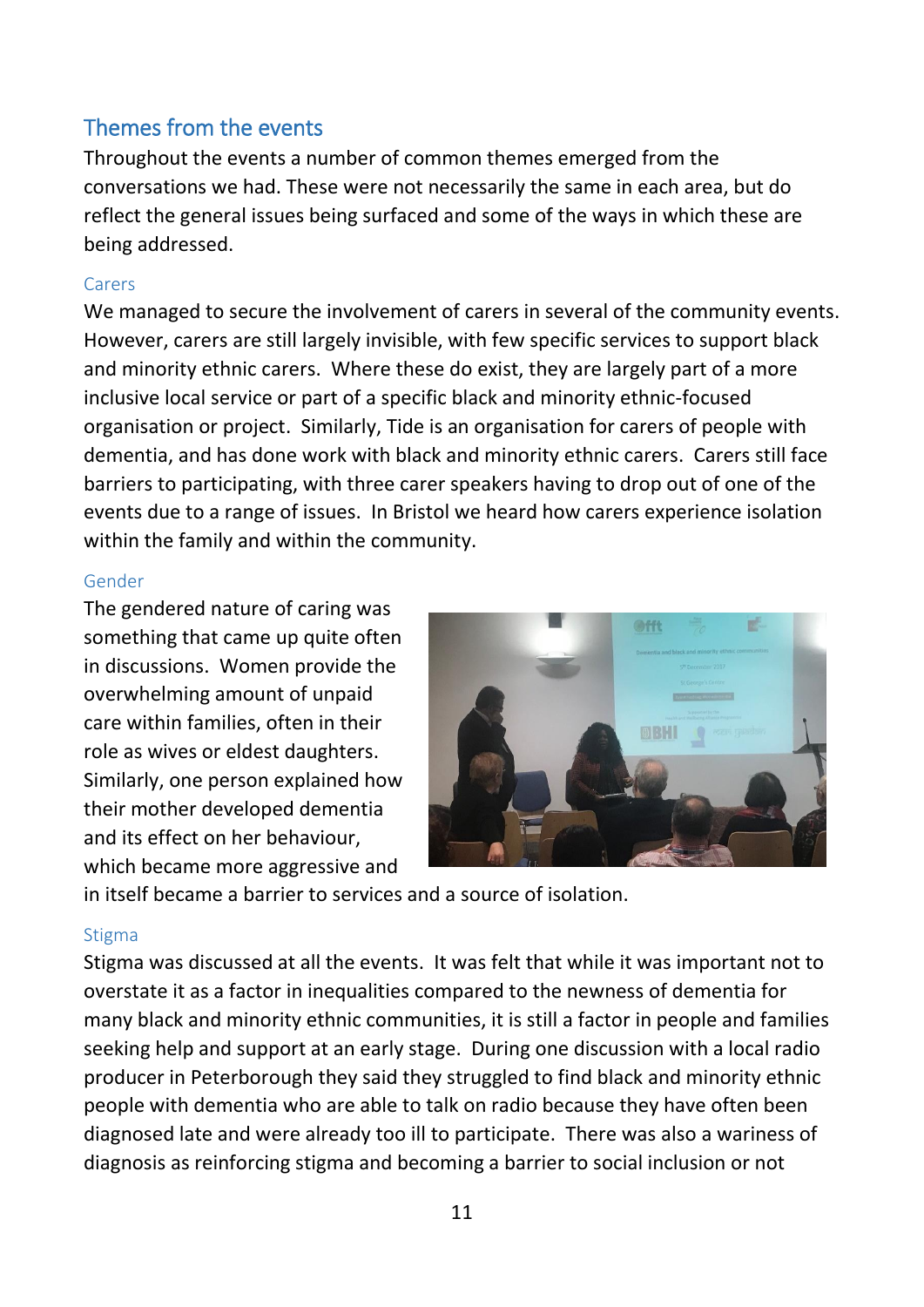actually resulting in any help being given. The work being done by the Chinese National Health Living Centre in changing the language and vocabulary used in the community to a more positive and supportive

#### <span id="page-12-0"></span>New technologies

The presentation from Alex Jadevji in Birmingham outlined how technology could be deployed to support black and minority ethnic people with dementia. These were ideas he and his wife developed as a result of one of their parents living with dementia. They included, for example, remote communication and monitoring so that family members can check in and check on people – even if they live in another country. The use of 'smart' technologies also means information can be shared with the relevant family and services.

#### <span id="page-12-1"></span>Inequality

Inequalities between and within communities were noted at all events. Poorer and more isolated communities particularly struggled. For example, in presenting her research on Bristol, Subitha Baghirathan noted the differences between the more middle-class Sikh Asian communities, who were keen to get more information and to access services, and more working class Pakistani Muslim communities who were less likely to have information about dementia and had worse access to services. Smaller and newer communities, such as the Chinese and Somali communities, were less likely to be provided for. For example this could be because their numbers were not sufficient to have services commissioned in the case of Chinese communities, or because the relatively young Somali population meant demand for dementia services is currently quite low and easily lumped in with other communities rather than specifically commissioned.

There were clear differences between areas of England. While places such as Leeds and Bristol had several organisations working on dementia and black and minority ethnic communities, in other parts such as Peterborough there was just one worker employed by the local Alzheimer's Society and no specific black-led VCSE organisations we could find.

#### <span id="page-12-2"></span>**Workforce**

People across the board, general public and professionals know very little about Dementia, this applies even to people who may have a relatively key role for example in teams providing services to people living with Dementia. People feeling they also knew very little about cultural issues impacting on dementia care, especially people from BAME communities feeling professionals lacked cultural understanding. Knowledge of dementia policy or NICE guidance was particularly poor. The events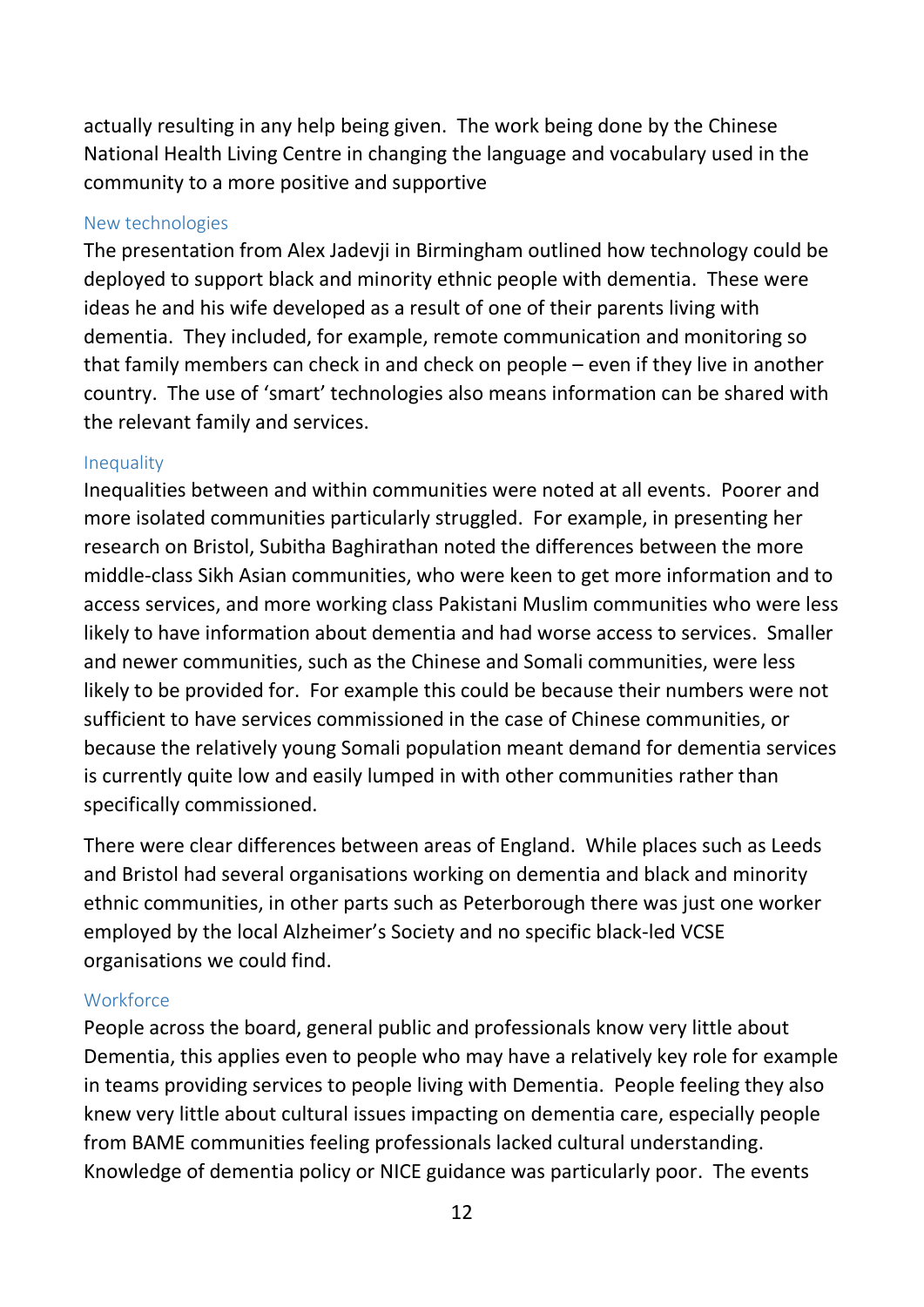attracted few commissioners, doctors and nurses. This is important as undiagnosed people from BAME communities living with Dementia will be seeing clinical staff on a regular basis as their other health co-morbidities spin out of control as a result of their dementia.

#### <span id="page-13-0"></span>Commissioning

Local services and partnerships are at different stages. However, this does not necessarily reflect the level of need in those localities. Bristol's city-wide work is bringing together a range of partnerships from the statutory and voluntary and community sector, and is supporting by an evidence base developed by local researchers from the University of West England. Leeds had a strong set of community organisations working together and able to influence local services. By contrast, Peterborough was at a relatively earlier stage. Some areas had commissioners who were engaged and responsive to local needs and others had a much poorer relationship. One of the suggestions to come out of the Leeds event, where a commissioner attended, was to develop a co-commissioning guide for NHS and Local Authority commissioners along a staged path to better services for black and minority ethnic people with dementia.

#### <span id="page-13-1"></span>**Diagnosis**

There were a number of issues relating to diagnosis raised throughout the events. It is clear there are still severe barriers to diagnosis, and particularly timely diagnosis. These range from misdiagnosis through lack of information and understanding, to inappropriate diagnostic tests, and inaccessible memory clinics.

The importance of access to timely and appropriate support following diagnosis was also highlighted. Attendees at the London heard from Ade, who received a diagnosis several years earlier and fell into a period of depression and alcohol abuse. However, he had a supportive network and accessed services that could help him do the things he wants to do – maintaining an active social life, holidays to France, and trips out. This contrasted with the experience of another service user, Ronald Ferguson, who continues to struggle to bring together the people and services he needs to support him. This has created conflict and stress in his life, whereas he would rather be focused on the things that he enjoys. However, both Ronald and Ade could have benefited from better post-diagnosis support.

#### <span id="page-13-2"></span>Prevention

In several of the events we prompted discussion of prevention and risk-reduction. It was clear there was a poor understanding of risk-reduction and dementia, with many people still believing that it was an inevitable part of ageing, or an unpreventable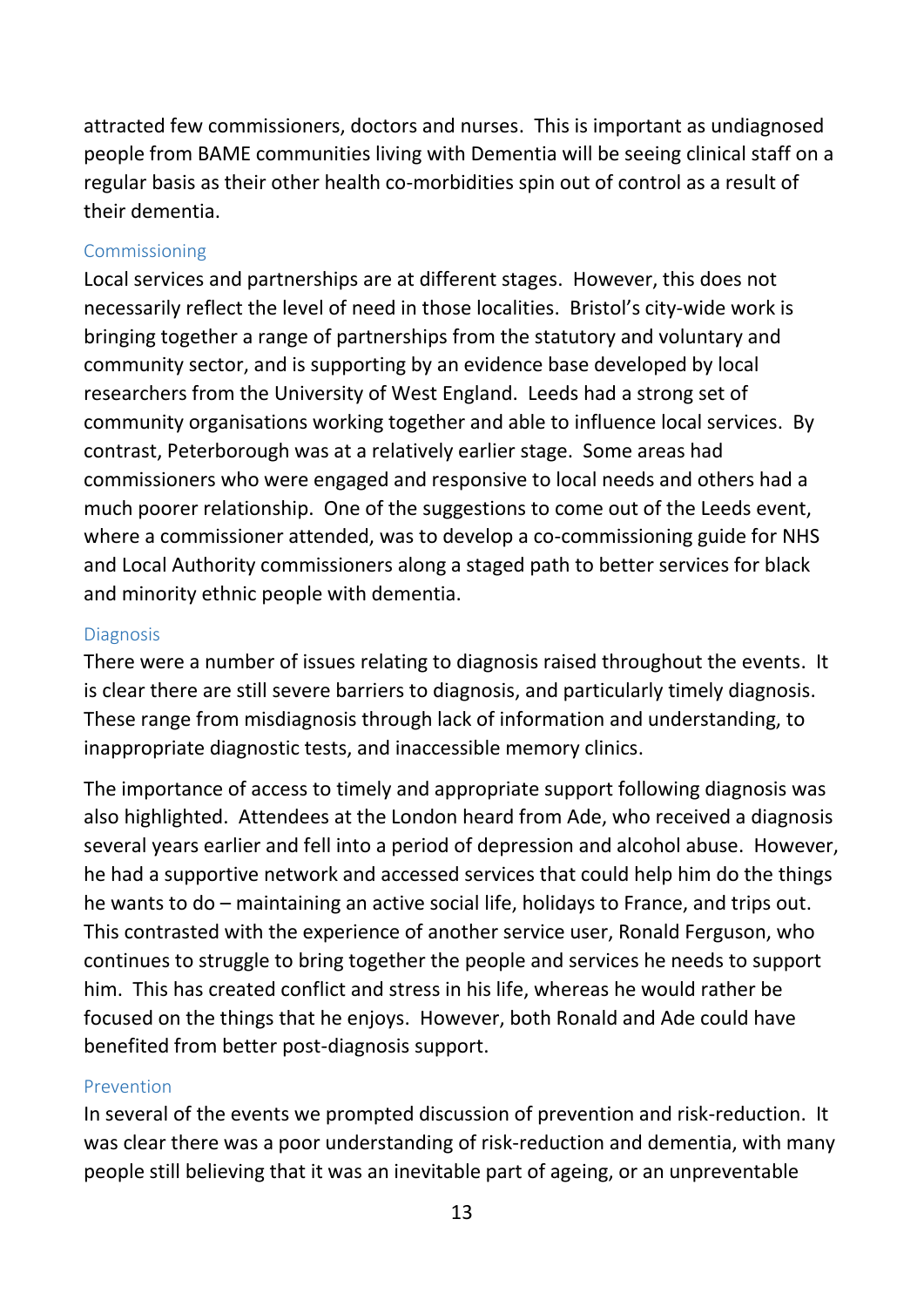disease. There was a fatalism, 'they are working on all these cures, but it's too late for my mum' often linked to feeling nothing could be done other than wait for a pharmacological cure.

#### <span id="page-14-0"></span>Specialist Housing

The role of housing is something that is being recognised. One of the Birmingham presenters, Dr Chauhan, is developing a proposal for an 'extra care village' that can provide specific support for black and minority ethnic people living with dementia. There were also workers present from housing associations and their support services who attended the Leeds professional event. Previous work from Age UK and the National Housing Federation has also highlighted the ways in which housing associations, both black-led and mainstream, are supporting black and minority ethnic people with dementia.

#### <span id="page-14-1"></span>VCSE role

The value of services provided by the voluntary sector was recognised across the events. At a local level, the VCSE is often meeting unmet or under-met needs within black and minority ethnic communities. Organisations such as BME Health and Wellbeing and Yecco have emerged because of the experiences of their founders, and the solutions they have developed. Shahid Mohammed, founder of BME Health and Wellbeing, started as a carer for his mother – who had vascular dementia, but was misdiagnosed and had poor experiences of services. Alex and Janet Jadavji used their experience of caring to develop some technological solutions to the challenges faced by people living with dementia. Nubian Life changed and adapted from a luncheon club to a care organisation for Caribbean elders. The challenge is in ensuring good quality in statutory services, and supporting the development of voluntary sector services in areas beyond those already mentioned.

Similarly, larger and/or organisations that a serving a more general section of the community, such as Touchstone Support and Tide, have developed and supported projects and services at a local level to address the needs of black and minority ethnic people.

At a national level, the voluntary sector plays an important role in supporting and amplifying the voice of black and minority ethic people with dementia and their families and carers. The project itself reflects the growing recognition of race equality and dementia among policy-makers as a result of lobbying, events, and briefings.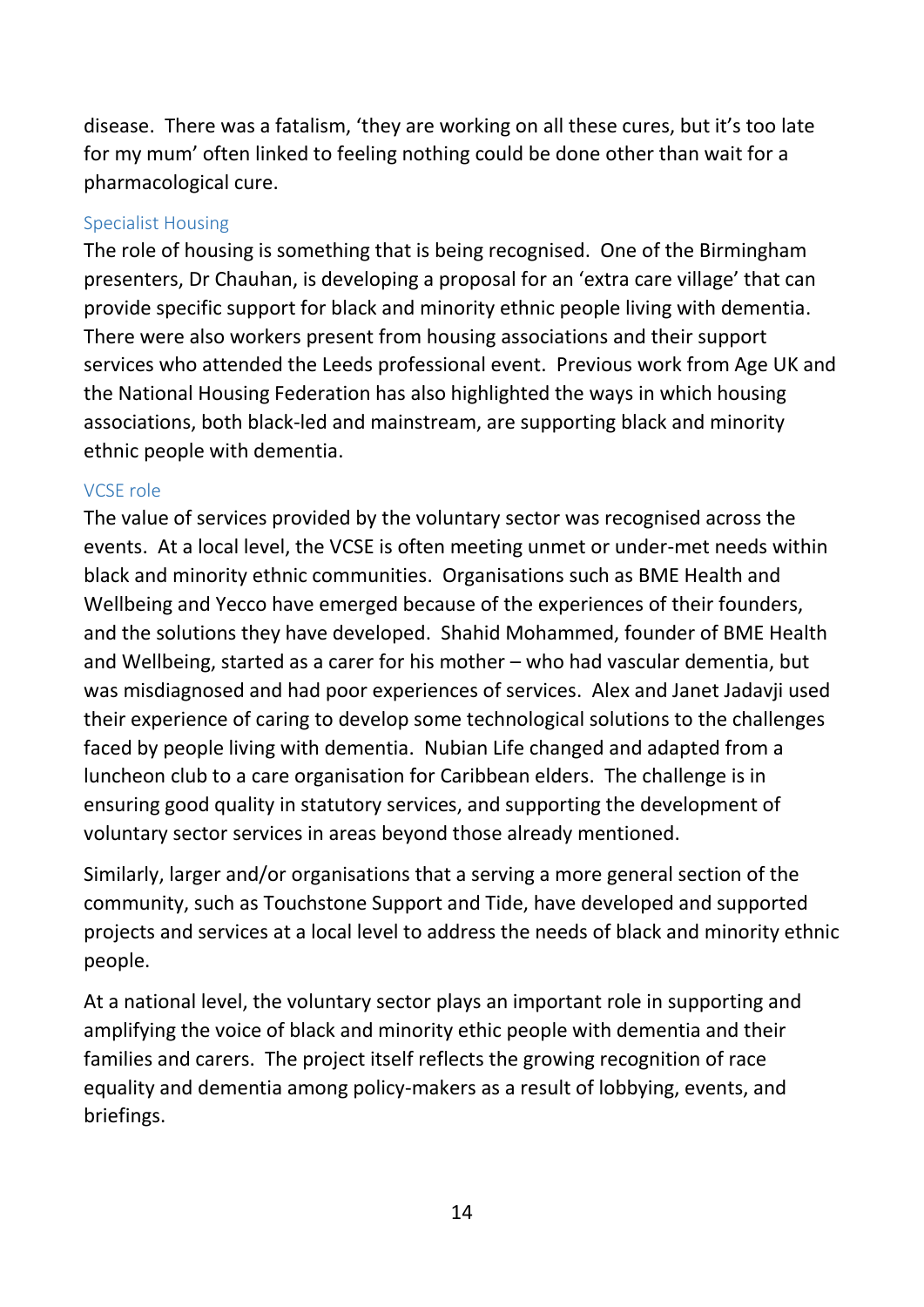However, it is important to recognise that many of these organisations are increasingly fragile and overstretched due to funding pressures and increasing demand. Where funding is available, it is still often short-term and unable to support the development of a sustainable service.

## <span id="page-15-0"></span>What next

The project was intended to take forward a significant part of the action plan developed following the October 2016 Roundtable. It has succeeded in doing both that and laying the foundations for further work agreed as part of the plan. In order to take forward the rest of the plan, resources need to be found within the health and care system.

Various potential future work streams were also identified or emerged as part of this work. The need to improve commissioning, potentially through the development of a co-commissioning guide for local government and health services, was underlined by commissioners who wanted to see clear guidance on how they can steadily improve services for black and minority ethnic people. Similarly, the development of regional and national networks to support black and minority ethnic carers would make a significant difference to unpaid, mostly female, family carers who can easily become isolated.

Developing the appropriate health, care and support infrastructure is crucial. Housing, for example, has had relatively little attention, but will be vital for ensuring people living with dementia can continue to live in familiar and supportive environments.

While the focus of the project was on people with dementia, prevention was identified as increasingly important. Further work to improve understanding of how dementia risk can be reduced and how that can reduce inequalities between and within groups should be a priority.

The Bristol model of bringing together local services and partners, commissioning research, and then using that partnership to support change, could provide a useful blueprint for the development of other areas in responding to the needs of black and minority ethnic people with dementia. Supported at a national level through delivery of the action plan, such local partnerships could deliver real change in access and quality of services.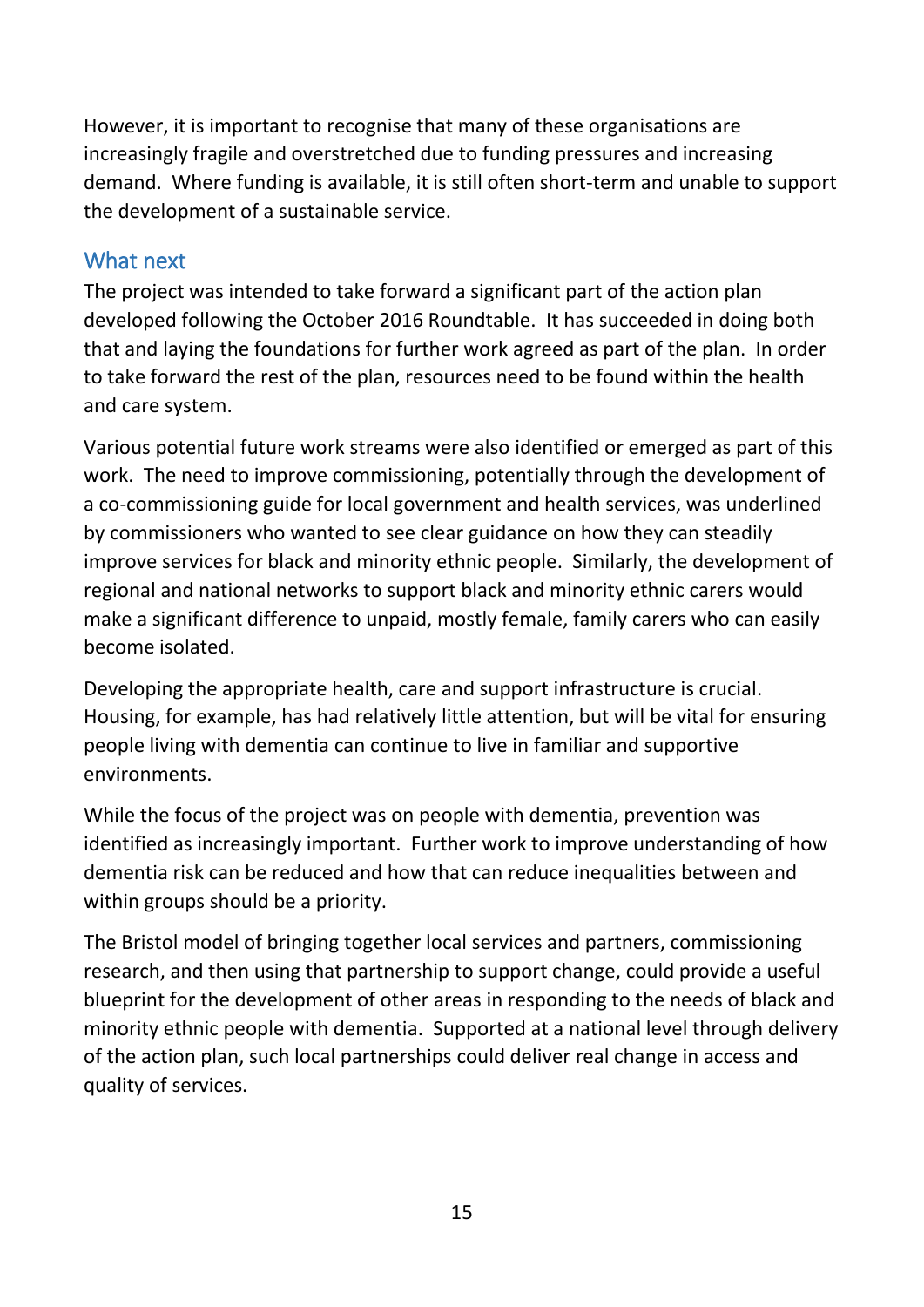## <span id="page-16-0"></span>Recommendations

The fragility of small and local black and minority ethnic voluntary sector organisations needs to be addressed. At least two of the organisations we worked with were on the brink of collapse. System partners need to examine how they can support existing organisations and encourage their development in areas where there is a clear need.

System partners should support the continued development of a coordinating voice for black and minority ethnic people living with dementia.

Voluntary sector organisations are well-placed to deliver awareness-raising sessions, and system partners need to consider how that can be supported with the aim to reduce rates of late diagnosis.

Professionals need better awareness of dementia. System partners and workers in other public services need a clearer understanding of what dementia is, and what their role is in prevention, diagnosis, and care.

System partners should look to develop co-commissioning guidance in collaboration with local government and the voluntary sector. This could set out manageable steps to improve services and build success over a period of time.

System partners need to continue to encourage the research community to pay greater attention to race and ethnicity in research on dementia. The apparent lack of even inclusion of race and ethnicity as a category of data in several significant studies is concerning.

System partners need to help address the lack of support for carers, particularly the lack of a coordinating voice for black and minority ethnic carers that could hold services to account, support the development of local groups and influence policy and practice.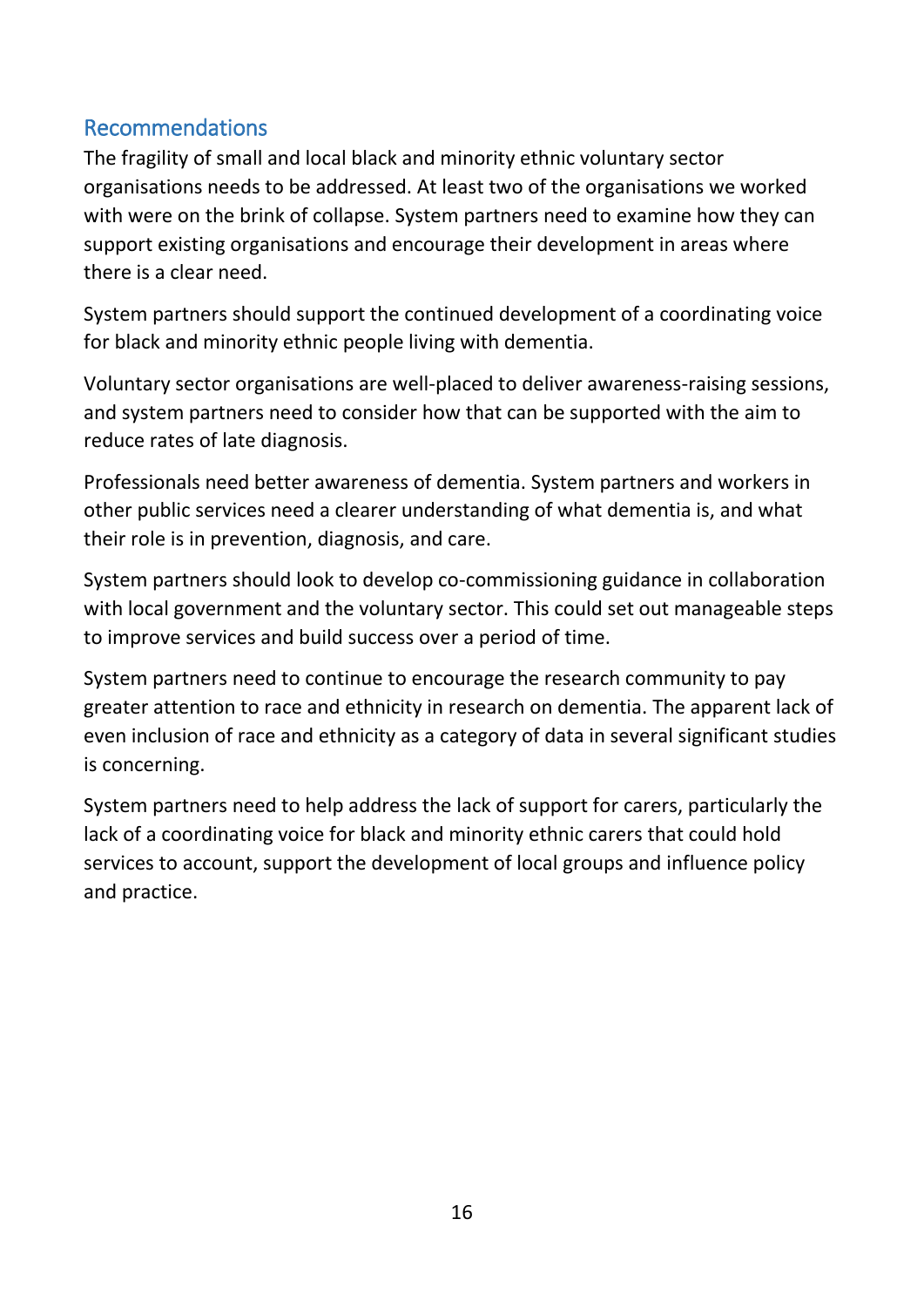## <span id="page-17-0"></span>Appendix – Resources

Support and Care for People Living with Dementia from Minority Communities'

[http://www.ncl.ac.uk/media/wwwnclacuk/instituteforageing/files/dementia-in](http://www.ncl.ac.uk/media/wwwnclacuk/instituteforageing/files/dementia-in-minority-communities-support.pdf)[minority-communities-support.pdf](http://www.ncl.ac.uk/media/wwwnclacuk/instituteforageing/files/dementia-in-minority-communities-support.pdf)

Diversity and inclusiveness in dementia : listening event report, Salford, Salford Institute for Dementia

<http://usir.salford.ac.uk/35270/1/Diversity-and-Inclusiveness-in-Dementia-report.pdf>

Wake Up London! – The case for a London regional investment strategy to develop appropriate information and services for black, Asian and minority ethnic people living with dementia

<https://www.mentalhealth.org.uk/sites/default/files/wake-up-london.pdf>

What do we know about the attitudes, experiences and needs of Black and minority ethnic carers of people with dementia in the United Kingdom? A systematic review of empirical research findings

<http://journals.sagepub.com/doi/abs/10.1177/1471301214534424>

Black & minority ethnic older people - health and social care

[https://www.kingsfund.org.uk/sites/default/files/field/field\\_pdf/Library-reading-list-](https://www.kingsfund.org.uk/sites/default/files/field/field_pdf/Library-reading-list-BME-older-people-Nov2014.pdf)[BME-older-people-Nov2014.pdf](https://www.kingsfund.org.uk/sites/default/files/field/field_pdf/Library-reading-list-BME-older-people-Nov2014.pdf)

Perceptions of dementia and use of services in minority ethnic communities: a scoping exercise

<https://onlinelibrary.wiley.com/doi/full/10.1111/hsc.12363>

Gearing up Housing Associations' responses to tenants with dementia from black and minority ethnic groups

[https://www.ageuk.org.uk/globalassets/age-uk/documents/reports-and](https://www.ageuk.org.uk/globalassets/age-uk/documents/reports-and-publications/reports-and-briefings/safe-at-home/rb_oct15_diversity_dementia_gearing_up.pdf)[publications/reports-and-briefings/safe-at](https://www.ageuk.org.uk/globalassets/age-uk/documents/reports-and-publications/reports-and-briefings/safe-at-home/rb_oct15_diversity_dementia_gearing_up.pdf)[home/rb\\_oct15\\_diversity\\_dementia\\_gearing\\_up.pdf](https://www.ageuk.org.uk/globalassets/age-uk/documents/reports-and-publications/reports-and-briefings/safe-at-home/rb_oct15_diversity_dementia_gearing_up.pdf)

Briefing paper 30

• Adelman, S, Blanchard, M & Livingston, G, (2009a) 'A systematic review of the prevalence and covariates of dementia or relative cognitive impairment in the older African-Caribbean population in Britain', International Journal of Geriatric Psychiatry, 24, pp.657–665.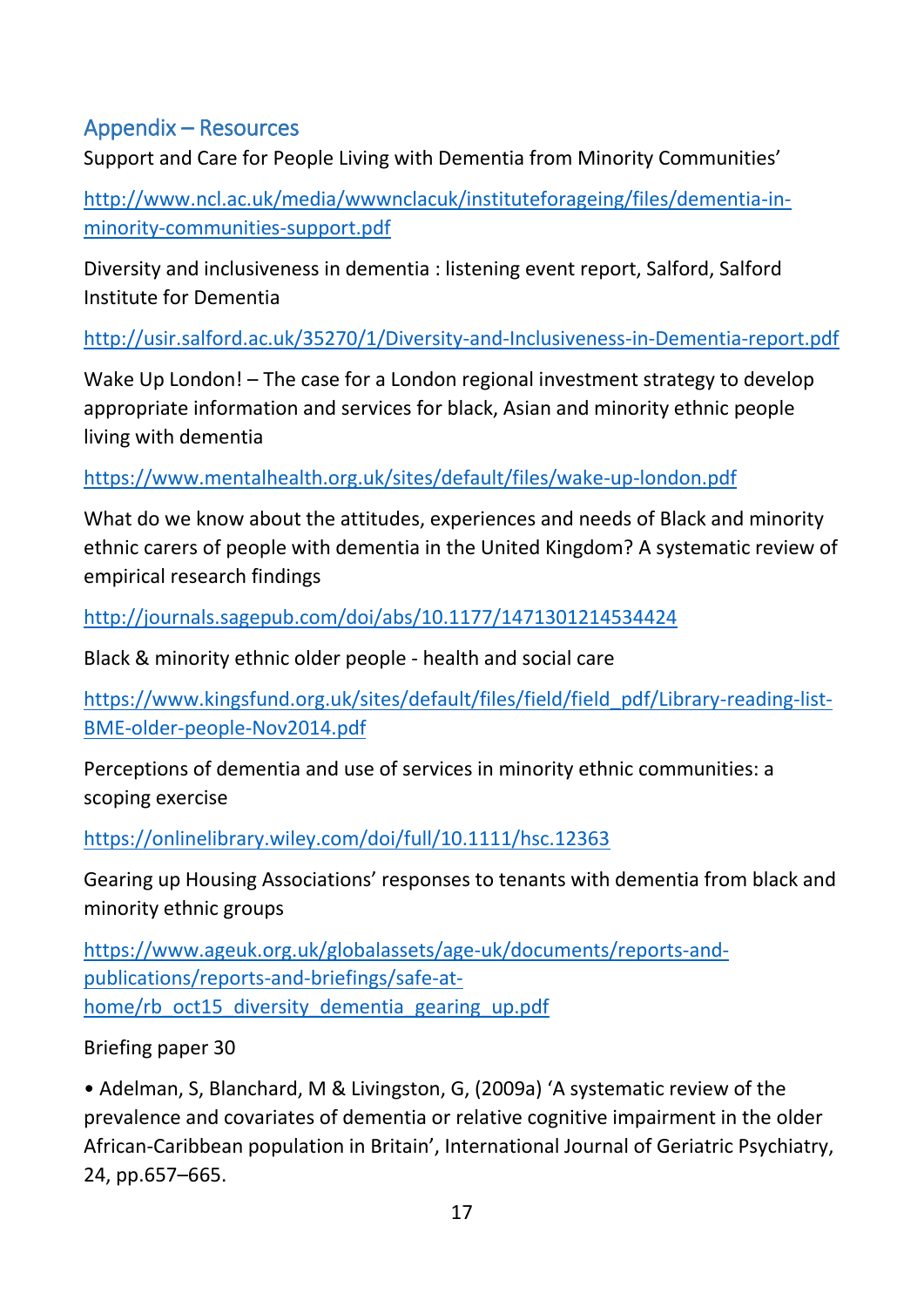• Adelman S (2009b) Prevalence and Recognition of Dementia in Primary care: A Comparison of Older African-Caribbean and White British Residents of Haringey. <http://discovery.ucl.ac.uk/19622/1/19622.pdf>

• Adelman, S, Blanchard, M, Greta Rai, G, Leavey, G &Livingston, G (2011) Prevalence of dementia in African–Caribbean compared with UK-born White older people: twostage cross-sectional study.<http://bjp.rcpsych.org/content/199/2/119.long>

• Banerjee, S & Wittenberg, R (2009) Clinical and cost effectiveness of services for early diagnosis and intervention in dementia.

[http://ec.europa.eu/health/archive/ph\\_information/dissemination/diseases/docs/de](http://ec.europa.eu/health/archive/ph_information/dissemination/diseases/docs/dementia_cost_en.pdf) [mentia\\_cost\\_en.pdf](http://ec.europa.eu/health/archive/ph_information/dissemination/diseases/docs/dementia_cost_en.pdf)

• Banerjee, S & Lawrence, V (2010) Managing dementia in a multicultural society, Chichester: John Wiley & Sons.

• Bhattacharyya, S & Benbow, S M (2012) Mental health services for black and minority ethnic elders in the United Kingdom: a systematic review of innovative practice with service provision and policy implications, International Psychogeriatrics.

• Bhattacharyya, S, Benbow, S M & Kar, N (2012) 'Unmet Service Needs of Ethnic Elders with Dementia in United Kingdom', Indian Journal of Gerontology, 26(1), pp.242-258. • Blood, I & Bamford, S M (2010) Equality and diversity and older people with high support needs. [http://www.jrf.org.uk/sites/files/jrf/supporting-older](http://www.jrf.org.uk/sites/files/jrf/supporting-older-people-full.pdf)[people-full.pdf](http://www.jrf.org.uk/sites/files/jrf/supporting-older-people-full.pdf)

• Botsford, J, Clarke, C L, & Gibb, C E, (2012) 'Dementia and relationships: experiences of partners in minority ethnic communities', Journal of Advanced Nursing, 68(10) pp.2207-2217. • Crosby, G (2004) Developing Policy and Practice for Older People in London. [http://www.cpa.org.uk/cpa/CPA\\_ALG\\_Briefing\\_final.pdf](http://www.cpa.org.uk/cpa/CPA_ALG_Briefing_final.pdf)

• Curtis L (2012) Unit Costs for Health and Social Care. <http://www.pssru.ac.uk/project-pages/unit-costs/2012/>

• Department of Health (2009a) Living well with dementia: A National Dementia Strategy.

[https://www.gov.uk/government/uploads/system/uploads/attachment\\_data/file/16](https://www.gov.uk/government/uploads/system/uploads/attachment_data/file/168221/dh_094052.pdf) [8221/dh\\_094052.pdf](https://www.gov.uk/government/uploads/system/uploads/attachment_data/file/168221/dh_094052.pdf)

• Department of Health (2009b) Joint Commissioning Framework: National Dementia Strategy.

http://www.dhcarenetworks.org.uk/ library/Resources/Dementia/National Dement ia Strategy - Joint Commissioning Framework.pdf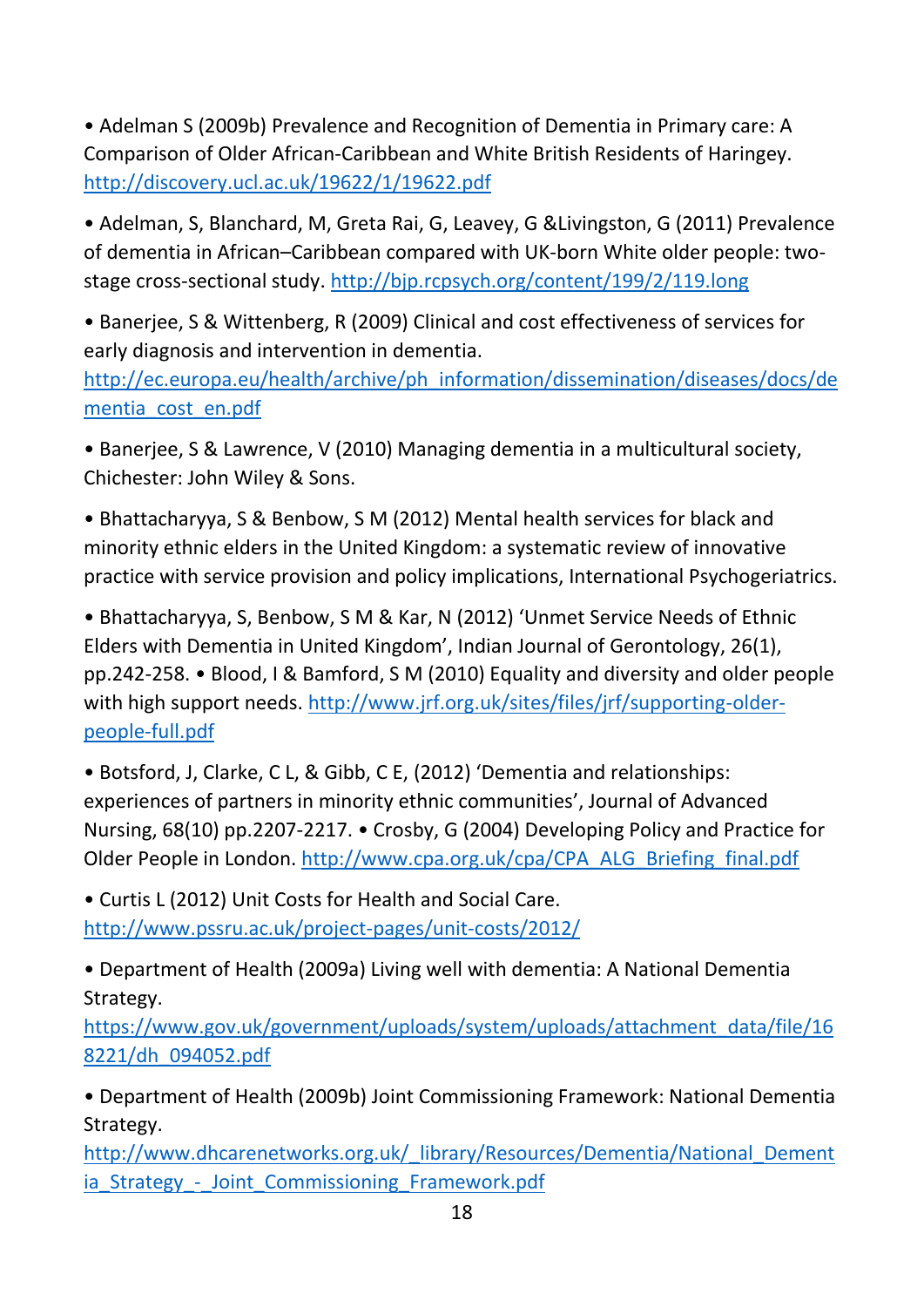• Department of Health (South East) (2011) Living well with dementia: A National Dementia Strategy Good Practice Compendium – an assets approach.

[https://www.gov.uk/government/uploads/system/uploads/attachment\\_data/file/21](https://www.gov.uk/government/uploads/system/uploads/attachment_data/file/215822/dh_123475.pdf) [5822/dh\\_123475.pdf](https://www.gov.uk/government/uploads/system/uploads/attachment_data/file/215822/dh_123475.pdf)

• Department of Health (2012) Prime Minister's challenge on dementia: Delivering major improvements in dementia care and research by 2015.

[https://www.gov.uk/government/uploads/system/uploads/attachment\\_data/file/21](https://www.gov.uk/government/uploads/system/uploads/attachment_data/file/215101/dh_133176.pdf) [5101/dh\\_133176.pdf](https://www.gov.uk/government/uploads/system/uploads/attachment_data/file/215101/dh_133176.pdf)

• Department of Health (2013) The Prime Minister's Challenge on Dementia: Delivering major improvements in dementia care and research by 2015: Annual report of progress.

https://www.gov.uk/government/uploads/system/uploads/attachment\_data/file/20 0030/9535-TSO-2900951- PM\_Challenge\_Dementia\_ACCESSIBLE.PDF

• Healthcare for London (2009) Dementia Services Guide Appendix 9: Equality Impact Assessment (EqIA). [http://www.londonhp.nhs.uk/wp-content/uploads/2011/03/09-](http://www.londonhp.nhs.uk/wp-content/uploads/2011/03/09-Dementia-EqIA.pdf) [Dementia-EqIA.pdf](http://www.londonhp.nhs.uk/wp-content/uploads/2011/03/09-Dementia-EqIA.pdf)

• Jackson, C (2008) 'Spreading the word', Mental Health Today. • Jackson, D, (2013) Patient Navigation in a Tertiary Pediatric Healthcare Setting: A Promising Practice for Eliminating Healthcare Disparities. 2013 Doug Jackson diversity rx FINAL.pdf

• Jolley, D, Moreland, N, Read, K, & Kaur, H, (2009) The 'Twice a Child' projects: learning about dementia and related disorders within the black and minority ethnic population of an English city and improving relevant services. <http://www.pavilionjournals.co.uk/dev/eihscflyer/downloads/EIHSC-2.4.pdf>

• Jutlla, K (2013) 'Ethnicity and cultural diversity in dementia care: a review of the research', Journal of Dementia Care, 21:2 April/June pp.33-9.

• Jutlla, K & Moreland, N (2009) 'The personalisation of dementia services and existential realities: understanding Sikh carers caring for an older person with dementia in Wolverhampton', Ethnicity and Inequalities in Health and Social Care,  $2(4)$ , pp.10 – 21.

• Kaur, H (2010) How a link nurse ensured equal treatment for people of Asian origin with dementia. [http://www.nursingtimes.net/how-a-link-nurse-ensured-equal](http://www.nursingtimes.net/how-a-link-nurse-ensured-equal-treatment-for-people-of-asian-origin-with-dementia/5016160.article)[treatment-for-people-of-asian-origin-with-dementia/5016160.article](http://www.nursingtimes.net/how-a-link-nurse-ensured-equal-treatment-for-people-of-asian-origin-with-dementia/5016160.article)

• Knapp, M, McDaid, D & Parsonage, M (eds.) (2011) Mental health promotion and mental illness prevention: The economic case.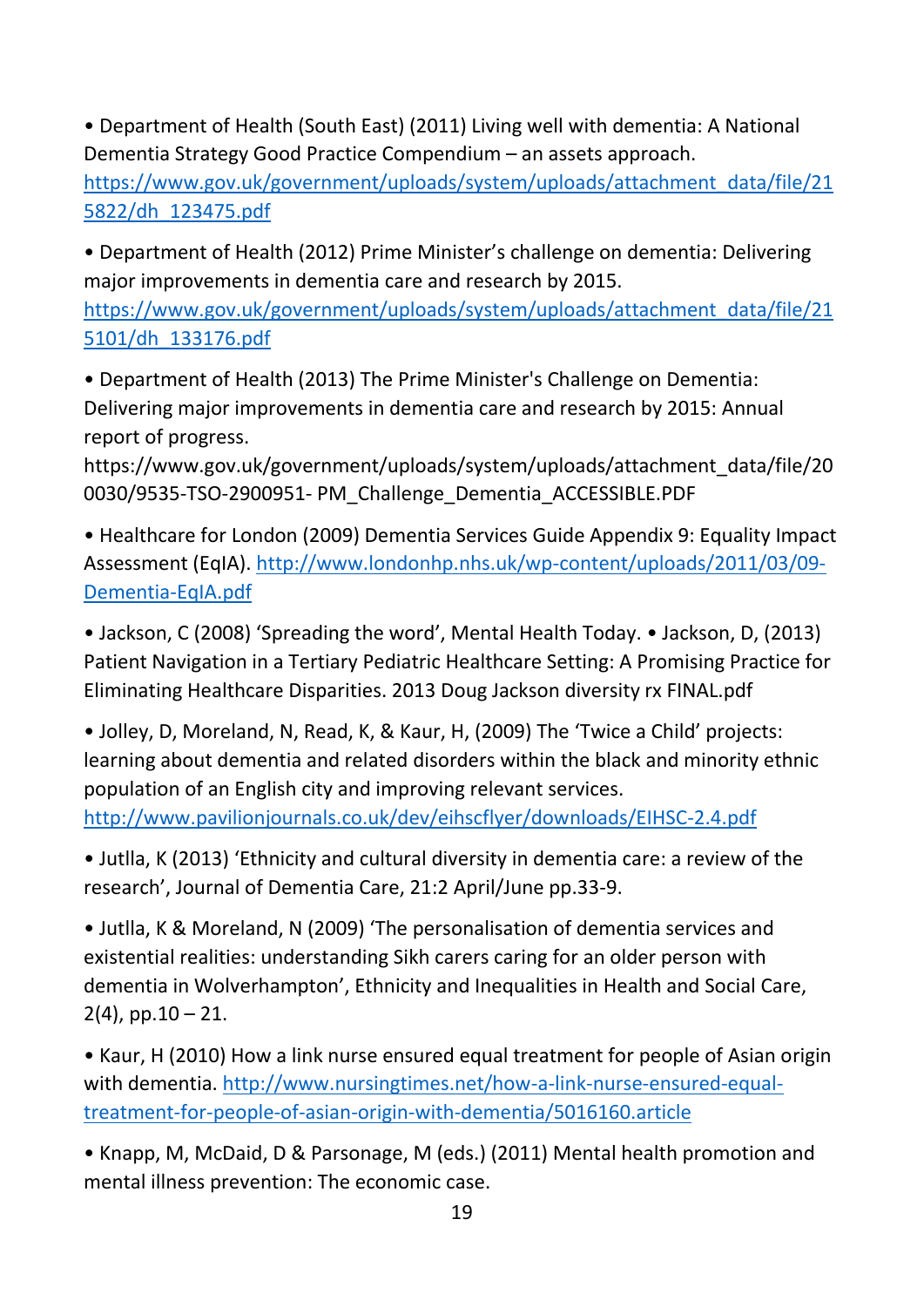[https://www.gov.uk/government/uploads/system/uploads/attachment\\_data/file/21](https://www.gov.uk/government/uploads/system/uploads/attachment_data/file/215626/dh_126386.pdf) [5626/dh\\_126386.pdf](https://www.gov.uk/government/uploads/system/uploads/attachment_data/file/215626/dh_126386.pdf)

• Lakey, L, Chandaria, K, Quince, C, Kane, M, and Saunders, T (2012) Dementia 2012: A national challenge.

http://www.alzheimers.org.uk/site/scripts/download\_info.php?downloadID=821

• Lievesley, N (2010) The Future Ageing of the Ethnic Minority Population of England and Wales.

[http://www.cpa.org.uk/information/reviews/thefutureageingoftheethnicminoritypo](http://www.cpa.org.uk/information/reviews/thefutureageingoftheethnicminoritypopulationofenglandandwales.pdf) [pulationofenglandandwales.pdf](http://www.cpa.org.uk/information/reviews/thefutureageingoftheethnicminoritypopulationofenglandandwales.pdf)

• Lievesley, N (2013) The ageing of the ethnic minority populations of England and Wales: findings from the 2011 census.

[http://www.cpa.org.uk/information/reviews/theageingoftheethnicminoritypopulatio](http://www.cpa.org.uk/information/reviews/theageingoftheethnicminoritypopulationsofenglandandwales-findingsfromthe2011census.pdf) [nsofenglandandwales-findingsfromthe2011census.pdf](http://www.cpa.org.uk/information/reviews/theageingoftheethnicminoritypopulationsofenglandandwales-findingsfromthe2011census.pdf)

• Livingston, G, Leavey, G, Kitchen, G, Manela, M, Sembhi, S & Katona, C (2001) Mental health of migrant elders - the Islington Study. <http://bjp.rcpsych.org/cgi/pmidlookup?view=long&pmid=11581119>

• Moriarty, J, Sharif N & Robinson J, (2011) Black and minority ethnic people with dementia and their access to support and services. <http://www.scie.org.uk/publications/briefings/files/briefing35.pdf>

• Mukadam, N, Cooper, C, Basit, B & Livingston, G (2011) 'Why do ethnic elders present later to UK dementia services? A qualitative study', International Psychogeriatrics, 23(7), pp1070-1077.

• NHS Commissioning Support for London (2011) Dementia Services Guide Appendix 15 Scoping Report Availability and accessibility of materials and research evidence on Dementia in Black and Minority Ethnic and Refugee (BMER) Communities to support achievement of the dementia services guide objectives in London. [http://www.londonhp.nhs.uk/wp-content/uploads/2011/03/15-Scoping-Report-and-](http://www.londonhp.nhs.uk/wp-content/uploads/2011/03/15-Scoping-Report-and-Resources-Handbook.pdf)

[Resources-Handbook.pdf](http://www.londonhp.nhs.uk/wp-content/uploads/2011/03/15-Scoping-Report-and-Resources-Handbook.pdf)

• Office of National Statistics (July 2013) DC2101EW - Ethnic group by sex by age. [http://www.ons.gov.uk/ons/search/index.html?pageSize=50&sortBy=none&sortDire](http://www.ons.gov.uk/ons/search/index.html?pageSize=50&sortBy=none&sortDirection=none&newquery=DC2101EW) [ction=none&newquery=DC2101EW](http://www.ons.gov.uk/ons/search/index.html?pageSize=50&sortBy=none&sortDirection=none&newquery=DC2101EW)

• Oomen, G, Bashford, J & Shah, A (2009) Ageing, ethnicity and psychiatric services. <http://pb.rcpsych.org/content/33/1/30.full>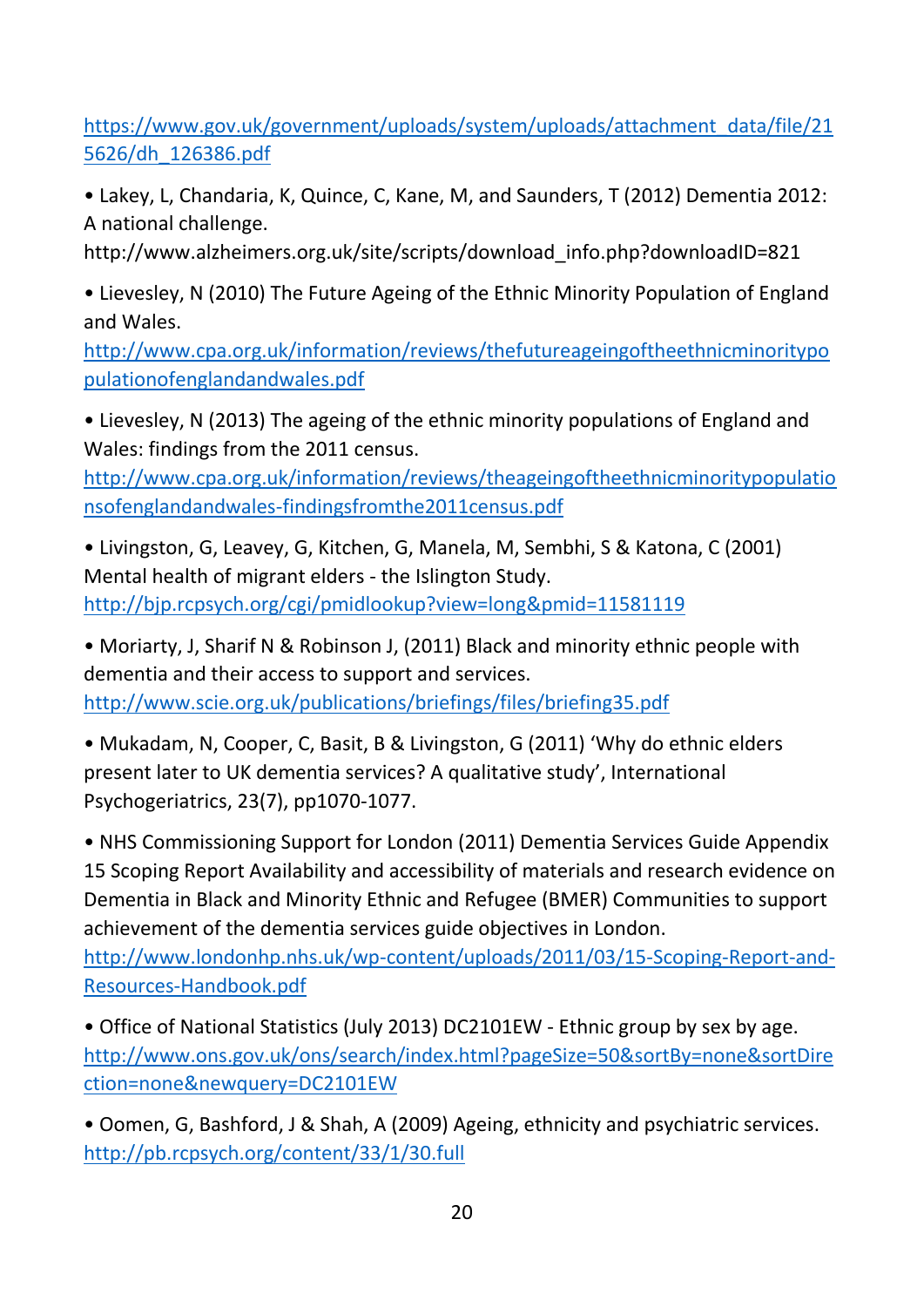• Orr, K, Botsford, J & Efstathiou, K (2013) 'Tom's Clubs: time together', Journal of Dementia Care, 21(4) pp18-19.

• Patel, N (1999) 'Black and Minority Ethnic Elderly: Perspectives on Long-Term Care' in With respect to old age : long term care - rights and responsibilities : a report by the Royal Commission on Long Term Care. [http://www.archive.official](http://www.archive.official-documents.co.uk/document/cm41/4192/4192.htm)[documents.co.uk/document/cm41/4192/4192.htm](http://www.archive.official-documents.co.uk/document/cm41/4192/4192.htm)

• Patel, N & Traynor, P (2006) Developing Extra Care Housing for Black and Minority Ethnic Elders: an overview of the issues, examples and challenges. [http://www.dhcarenetworks.org.uk/\\_library/Resources/Housing/Housing\\_advice/De](http://www.dhcarenetworks.org.uk/_library/Resources/Housing/Housing_advice/Developing_Extra_Care_Housing_for_BME_Elders_March_2006.pdf) veloping Extra Care Housing for BME Elders March 2006.pdf

• Quince, C (2013) Demography, Alzheimer's Society website. [http://www.alzheimers.org.uk/site/scripts/documents\\_info.php?documentID=412](http://www.alzheimers.org.uk/site/scripts/documents_info.php?documentID=412)

• Regan, J, Bhattacharyya, S, Kevern, P & Rana, T (2013) 'A systematic review of religion and spiritual care pathways in black and minority ethnic populations', Mental Health, Religion and Culture, 16(1), pp1-15.

• Royal College of Psychiatrists College (2009) Psychiatric services for Black and minority ethnic older people

[http://www.mhima.org.au/pdfs/Psychiatric\\_Services\\_%20BME\\_Older.pdf](http://www.mhima.org.au/pdfs/Psychiatric_Services_%20BME_Older.pdf)

• Rush, C (2012) Return on Investment From Employment of Community Health Workers, Journal of Ambulatory Care Management, 35(2), pp.133–137.

• Salway S, Turner D, Ghazala M, Carter L, Skinner, J, Bushara, B, Gerrish, K & Ellison, G (2013) High Quality Healthcare Commissioning: Obstacles and opportunities for progress on race equality, Better Health Briefing 28, Race Equality Foundation. [http://www.better-](http://www.better-health.org.uk/sites/default/files/briefings/downloads/briefing%2028%20final.pdf)

[health.org.uk/sites/default/files/briefings/downloads/briefing%2028%20final.pdf](http://www.better-health.org.uk/sites/default/files/briefings/downloads/briefing%2028%20final.pdf)

• Seabrooke, V and Milne, M (2004) Culture and care in dementia. A study of the Asian Community in North West Kent, Alzheimer's and Dementia Support Services. [http://www.mentalhealth.org.uk/content/assets/PDF/publications/culture\\_care\\_de](http://www.mentalhealth.org.uk/content/assets/PDF/publications/culture_care_dementia.pdf) [mentia.pdf](http://www.mentalhealth.org.uk/content/assets/PDF/publications/culture_care_dementia.pdf)

• Seabrooke, V & Milne, M (2009) 'Early intervention in dementia care in an Asian community Lessons from a dementia collaborative project', Quality in Ageing, 10: 4.

• Selman, L, Harding, R, Speck, P P, Robinson, V, Aguma, A, Rhys, A, Kyei-Baffour, N, & Higginson, I J, (2010) Spiritual care recommendations for people from Black and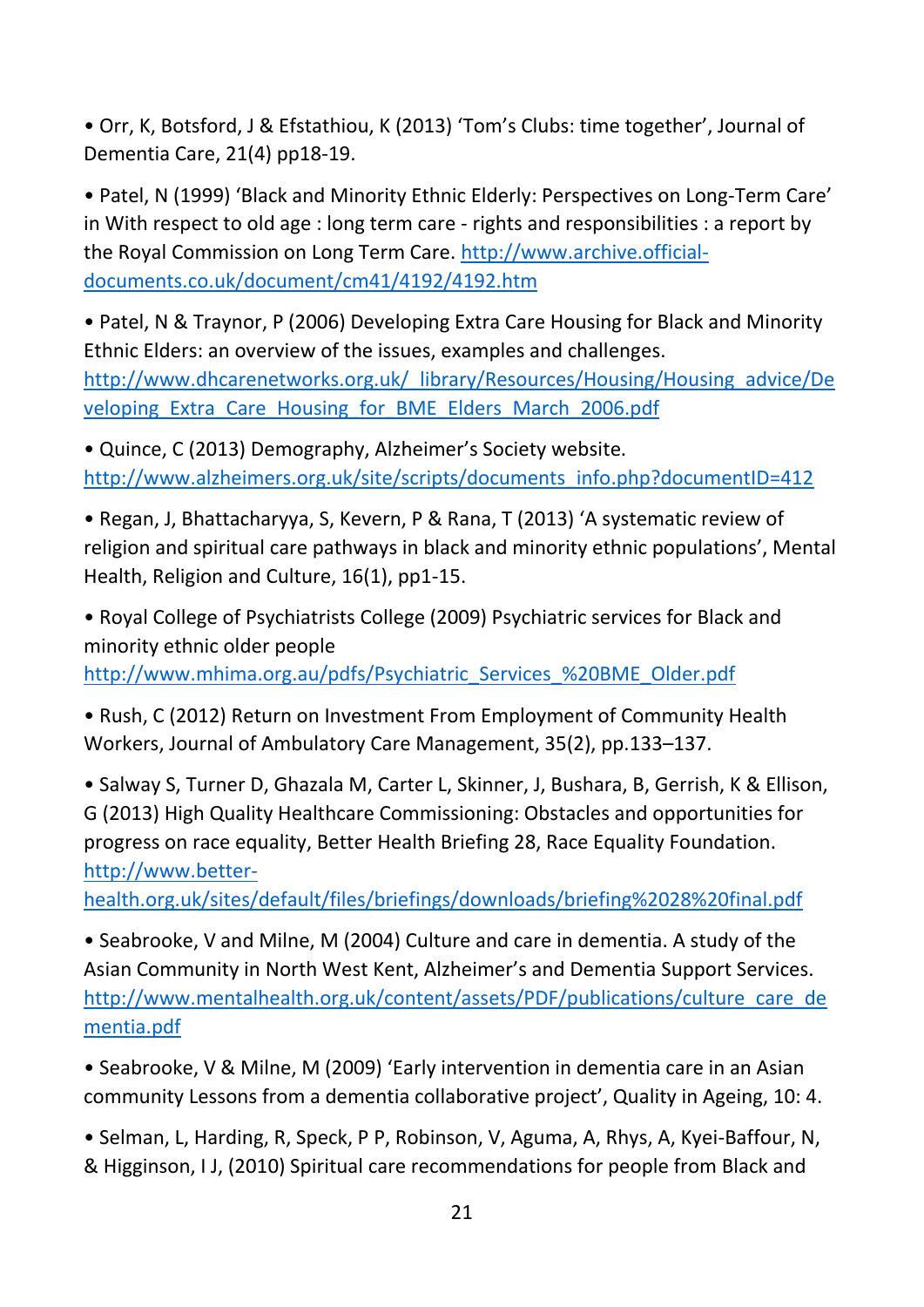minority ethnic (BME) groups receiving palliative care in the UK with special reference to the sub-Saharan African population.

<http://www.csi.kcl.ac.uk/files/Spiritualcarerecommendations-Fullreport.pdf>

• Sewell, H & Waterhouse, S (2012) [Making Progress on Race Equality in Mental](http://www.nhsconfed.org/Publications/Documents/%20Making%20Progress%20on%20Race%20Equality%20in%20Mental%20Health%20FINAL%20SUBMITTED%2014%2005%2012.pdf)  [Health.](http://www.nhsconfed.org/Publications/Documents/%20Making%20Progress%20on%20Race%20Equality%20in%20Mental%20Health%20FINAL%20SUBMITTED%2014%2005%2012.pdf)

• Smith, F & Islam-Barrett, F (2011) Being Heard: Effective Involvement in local Health and Social Care Decisions for the voluntary sector. [http://www.raceequalityfoundation.org.uk/sites/default/files/publications/downloa](http://www.raceequalityfoundation.org.uk/sites/default/files/publications/downloads/DH%20report%20comments%20(2)%20Final%20check%20(2).pdf) [ds/DH%20report%20comments%20\(2\)%20Final%20check%20\(2\).pdf](http://www.raceequalityfoundation.org.uk/sites/default/files/publications/downloads/DH%20report%20comments%20(2)%20Final%20check%20(2).pdf)

• The Stoke Association (2012) How to Prevent a Stroke: Leaflet 3 Version 1. [http://www.stroke.org.uk/sites/default/files/How%20to%20prevent%20a%20stroke](http://www.stroke.org.uk/sites/default/files/How%20to%20prevent%20a%20stroke_0.pdf) [\\_0.pdf](http://www.stroke.org.uk/sites/default/files/How%20to%20prevent%20a%20stroke_0.pdf)

• Tilki, Mary (2015) [Dementia and cancer in the Irish community in Britain](http://raceequalityfoundation.org.uk/health-care/dementia-and-cancer-in-the-irish-community-in-britain/)

• Truswell, D (2011) 'Black, minority ethnic and refugee (BMER) communities and the National Dementia Strategy: the London experience', Diversity in Health and Care 8:2 , Number 2, June 2011 , pp.113-119.

• Truswell, D (2013) '[Black and minority ethnic communities and dementia: Where](http://raceequalityfoundation.org.uk/health-care/black-and-minority-ethnic-communities-and-dementia-where-are-we-now/)  [are we now?](http://raceequalityfoundation.org.uk/health-care/black-and-minority-ethnic-communities-and-dementia-where-are-we-now/)'

• Turner, D, Salway, S, Chowbey, P and Mir, G (2012) Mini Case Study Book Real world examples of using evidence to improve health services for minority ethnic people. [http://clahrc-](http://clahrc-sy.nihr.ac.uk/images/health%20inequalities/resources/EEiC_mini_case_study_book.pdf)

[sy.nihr.ac.uk/images/health%20inequalities/resources/EEiC\\_mini\\_case\\_study\\_book.](http://clahrc-sy.nihr.ac.uk/images/health%20inequalities/resources/EEiC_mini_case_study_book.pdf) [pdf](http://clahrc-sy.nihr.ac.uk/images/health%20inequalities/resources/EEiC_mini_case_study_book.pdf)

• Vickers T, Craig G & Atkin K (2012) Research with black and minority ethnic people using social care services.

[http://www.lse.ac.uk/LSEHealthAndSocialCare/pdf/SSCR\\_Methods\\_Review\\_11\\_web.](http://www.lse.ac.uk/LSEHealthAndSocialCare/pdf/SSCR_Methods_Review_11_web.pdf) [pdf](http://www.lse.ac.uk/LSEHealthAndSocialCare/pdf/SSCR_Methods_Review_11_web.pdf)

• World Health Organization and Alzheimer's Disease International (2012) Dementia: a public health priority.

http://whqlibdoc.who.int/publications/2012/9789241564458\_eng.pdf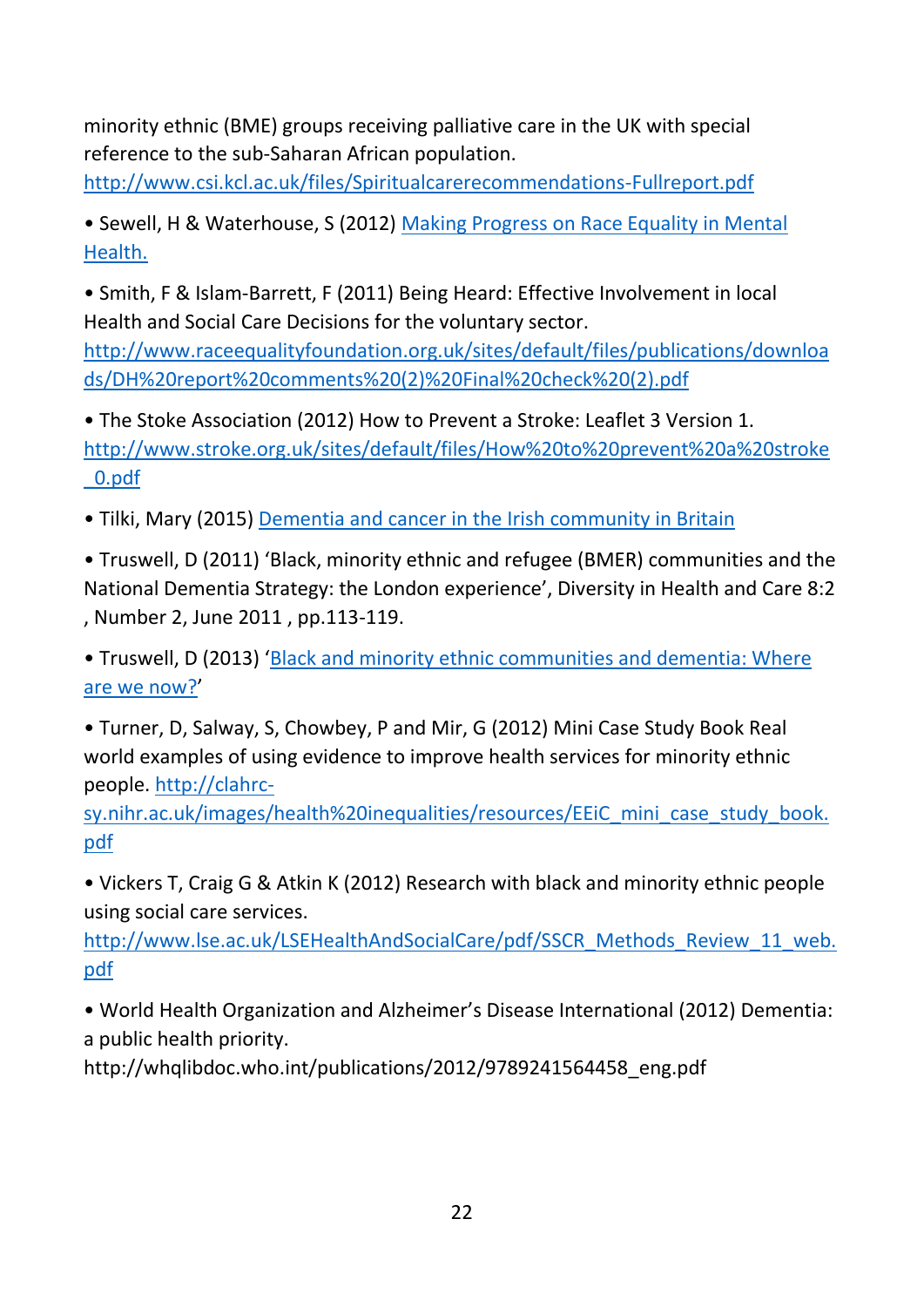APPG (2013) Dementia does not discriminate: The experiences of Black, Asian and minority ethnic communities

www.alzheimers.org.uk/site/scripts/download\_info.php?downloadID=1186

• Asthana, S and Halliday, J (2006) What works in tackling health inequalities? Pathways, policies and practice through the lifecourse, Bristol: Policy Press

• Bhugra, D, (2004) Migration and mental health, Acta Psychiatrica Scandanavica, 109, 4, pp. 243-258

• Botsford, J and Harrison Dening, K (2015) Dementia, culture and ethnicity: Issues for all, London: Jessica Kingsley.

• Bowers, H, Clark, C, Crosby, G, Easterbrook, L, Macadam, A, MacDonald, R, Macfarlane, A, Maclean, M, Patel, M, Runnicles, D, Oshinaike, T and Smith, C (2009) Older people's vision for long‐term care, Joseph Rowntree Foundation www.cpa.org.uk/ltc/older-people-vision-for-care-full.pdf

• Clucas, M (2009) 'The Irish health disadvantage in England: contribution of structure and identity components of Irish ethnicity', Ethnicity & Health, 14, 6, pp.553- 573

• Centre for Policy on Ageing (CPA) (2013) The ageing of the ethnic minority populations in England and Wales: Findings from the 2011 census [www.cpa.org.uk/information/reviews/theageingoftheethnicminoritypopulationsofen](http://www.cpa.org.uk/information/reviews/theageingoftheethnicminoritypopulationsofenglandandwalesfindingsfromthe2011census.pdf) [glandandwalesfindingsfromthe2011census.pdf](http://www.cpa.org.uk/information/reviews/theageingoftheethnicminoritypopulationsofenglandandwalesfindingsfromthe2011census.pdf)

• Care Quality Commission and National Mental Health Development Unit (CQC/NMHDU) (2010) Count Me In 2010 – The national mental health and learning disability census

[www.cqc.org.uk/sites/default/files/documents/count\\_me\\_in\\_2010\\_final\\_tagged.pdf](http://www.cqc.org.uk/sites/default/files/documents/count_me_in_2010_final_tagged.pdf)

• Delaney, L Fernihough, A and Smith, J (2013) 'Exporting poor health: The Irish in England', Demography, 50, 6, pp.2013-2035 [www.rand.org/content/dam/rand/pubs/working\\_papers/2011/RAND\\_WR863.pdf](http://www.rand.org/content/dam/rand/pubs/working_papers/2011/RAND_WR863.pdf)

• De Ponte, P (2005) Deaths from suicide and undetermined injury in London, London Health Observatory

• Department of Health (DH) (2009) Living well with dementia: A national dementia strategy

[https://www.gov.uk/government/uploads/system/uploads/attachment\\_data/file/16](https://www.gov.uk/government/uploads/system/uploads/attachment_data/file/168221/dh_094052.pdf) [8221/dh\\_094052.pdf](https://www.gov.uk/government/uploads/system/uploads/attachment_data/file/168221/dh_094052.pdf)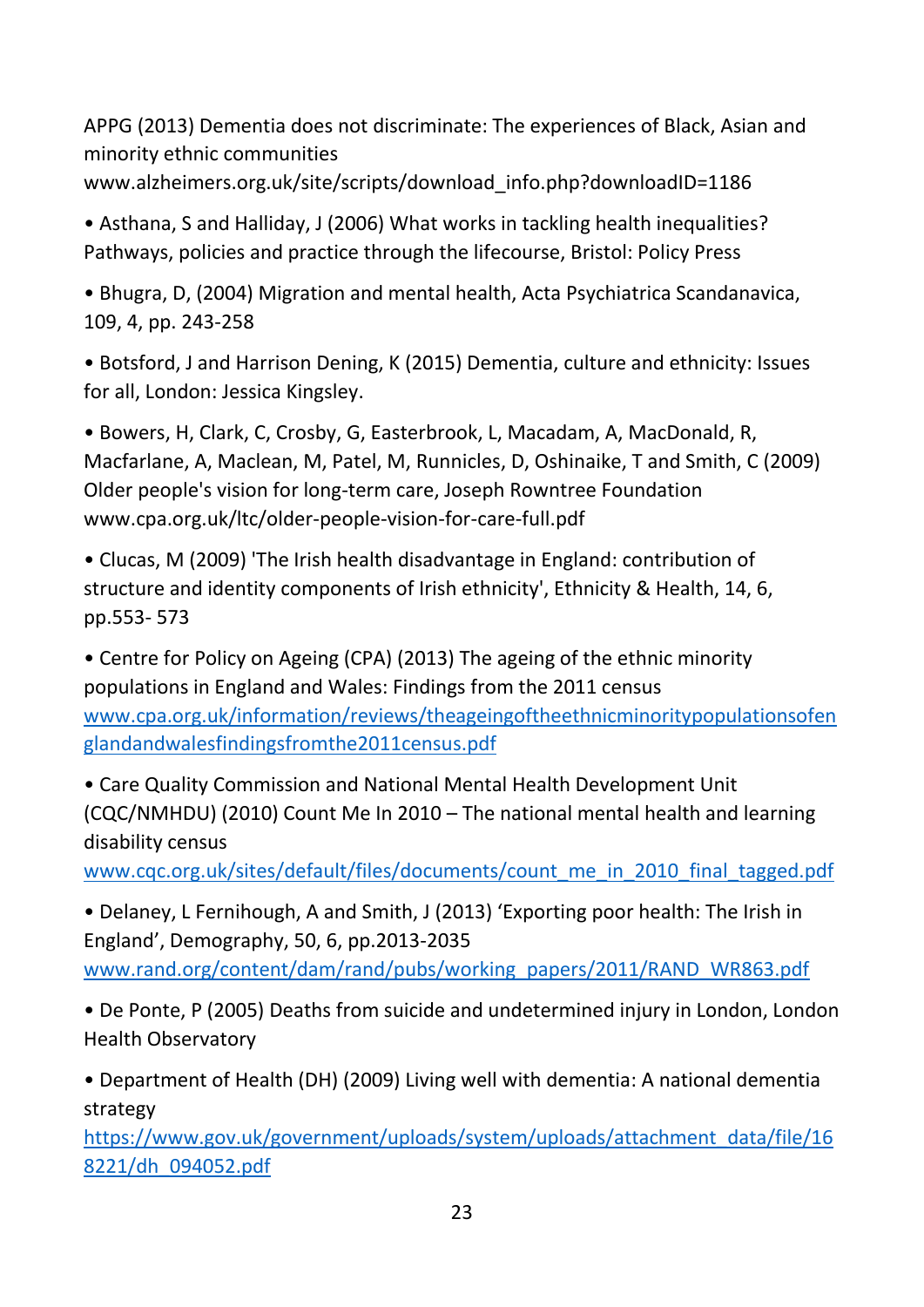• Department of Health (DH) (2010) Improving care and saving money: Learning the lessons on prevention and early intervention for older people https://lemosandcrane.co.uk/resources/DoH%20-%20Improving%20care% 20and%20saving%20money.pdf

• Department of Health (DH) (2012) The impact of patient age on clinical decisionmaking in oncology

[https://www.gov.uk/government/uploads/system/uploads/attachment\\_data/file/21](https://www.gov.uk/government/uploads/system/uploads/attachment_data/file/215155/dh_133095.pdf) [5155/dh\\_133095.pdf](https://www.gov.uk/government/uploads/system/uploads/attachment_data/file/215155/dh_133095.pdf)

• Downs, M, Turner, S, Bryans, M, Wilcock, J, Keady, J, Levin, E, O, Carroll, R, Howie, K and Iliffe, S, (2006) 'Effectiveness of educational interventions in improving detection and management of dementia in primary care: cluster randomised controlled study', British Medical Journal, 332, 7543, pp.692-696 [www.bmj.com/content/332/7543/692](http://www.bmj.com/content/332/7543/692)

• Federation of Irish Societies (FIS) (2010) Mapping Services for Elders within the Irish Community A factsheet analysing elders' services, with particular focus on lunch club provision and dementia services

[www.irishinbritain.org/cmsfiles/Publications/Factsheets/Elders-Services.pdf](http://www.irishinbritain.org/cmsfiles/Publications/Factsheets/Elders-Services.pdf)

• Federation of Irish Societies (FIS) (2012) Degrees of ethnic inclusion: Measuring BME/BAME inclusion in JSNAs with particular attention to the Irish http://info.wirral.nhs.uk/document\_uploads/CurrentVersion/Degrees %20of%20Ethnic%20Inclusion%20in %20JSNA's.pdf

• Hickman, M and Walter, B (1997) Discrimination and the Irish community in Britain, London, Commission for Racial Equality

• Irish in Britain (2013) Degrees of ethnic inclusion revisited: Analysing Irish inclusion in JSNAs [www.irishinbritain.org/cmsfiles/Publications/Reports/JSNA-Report-FINAL](http://www.irishinbritain.org/cmsfiles/Publications/Reports/JSNA-Report-FINAL-pdf.pdf)[pdf.pdf](http://www.irishinbritain.org/cmsfiles/Publications/Reports/JSNA-Report-FINAL-pdf.pdf)

• LeedsGATE (2013) Gypsy and Traveller health – who pays? www.leedsgate.co.uk/wp-content/uploads/ 2013/06/Cost-Benefit-Analysis-report-Gypsy-and-Traveller-Health-Pathways.pdf

• London Health Observatory (LHO) (2006) Hospital admissions for selected primary diagnoses and causes by ethnicity for London April 2003- March 2006 [www.lho.org.uk/viewResource.aspx?id=10265](http://www.lho.org.uk/viewResource.aspx?id=10265)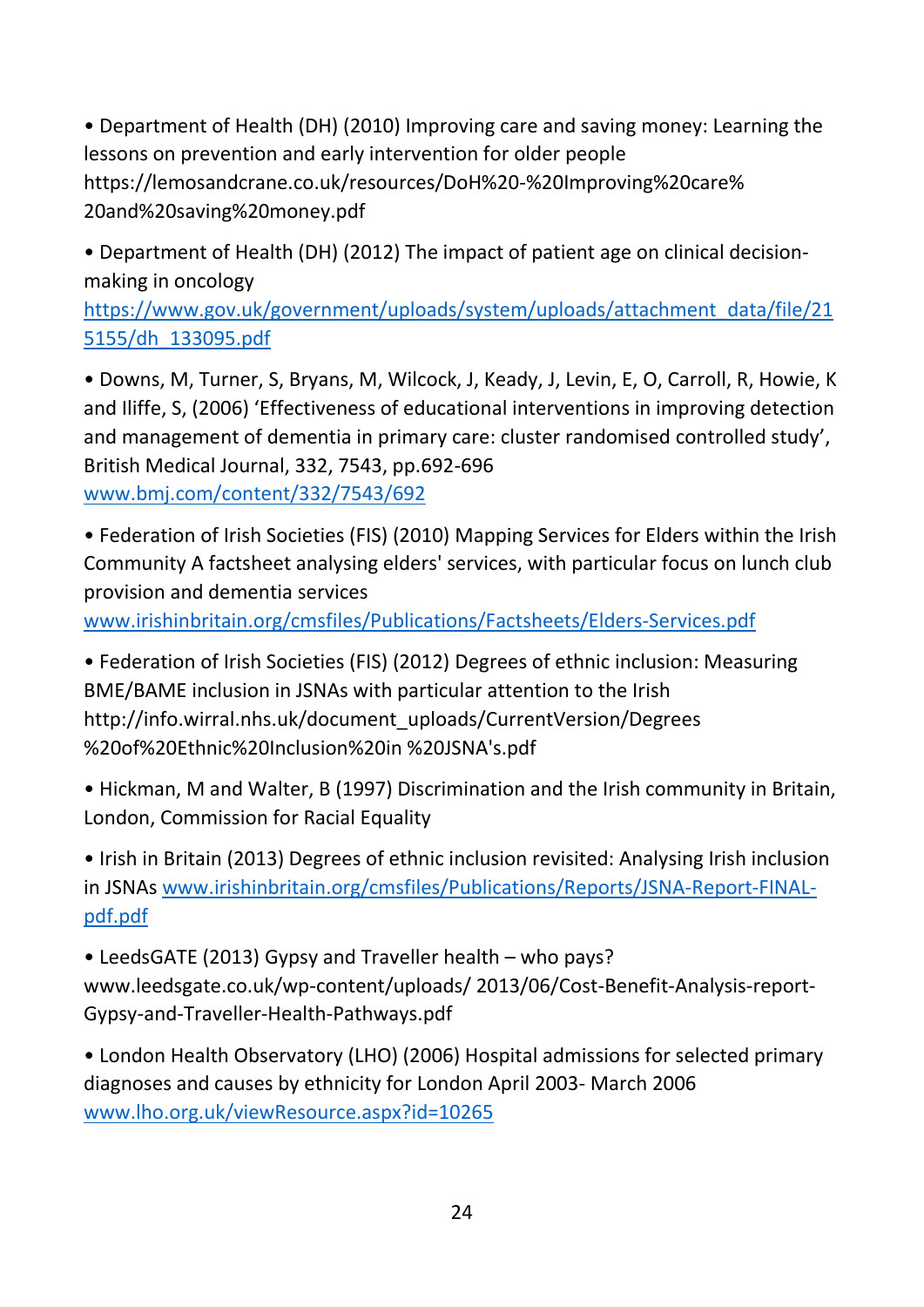• Maynard, M, Rosato, M, Teyhan, A and Harding, S (2012) 'Trends in suicide among migrants in England and Wales 1979-2003', Ethnicity and Health, 17, 1-2, pp.135-140 [www.ncbi.nlm.nih.gov/pmc/articles/PMC3379783](http://www.ncbi.nlm.nih.gov/pmc/articles/PMC3379783)

• Mc Gahern, J (1990) Amongst women, London: Faber and Faber

• Moore, J, Waters, E, Tilki, M and Clarke, L (2012) Fresh Perspectives: A needs analysis of the Irish community in London, London Irish Centre/Federation of Irish Societies [www.irishinbritain.org/cmsfiles/Publications/freshperspectives-final](http://www.irishinbritain.org/cmsfiles/Publications/freshperspectives-final-web.pdf)[web.pdf](http://www.irishinbritain.org/cmsfiles/Publications/freshperspectives-final-web.pdf)

• Mukadam, N, Cooper, C, Basit, B and Livingston, G (2011) 'Why do ethnic elders present later to UK dementia services? A qualitative study', International Psychogeriatrics, 23, 7, pp. 1070-1077

• Mukadam, N, Cooper, C and Livingston, G (2013) 'Improving access to dementia services for people from minority ethnic groups', Current Opinion in Psychiatry, 26, 4, pp. 409-414 [www.ncbi.nlm.nih.gov/pmc/articles/PMC4222802/pdf/coip-26-409.pdf](http://www.ncbi.nlm.nih.gov/pmc/articles/PMC4222802/pdf/coip-26-409.pdf)

• Mulligan, E (2007) Irish people with dementia in Leeds. An internal report for Leeds Irish Health and Homes, Leeds: Leeds Irish Health and Homes

• Parry, G, Van Cleemput, P, Peters, J, Walters, S, Thomas, K and Copper, C (2007) 'Health status of Gypsies and Travellers in England', Journal of Epidemiology and Community Health, 61, 3, pp. 198–204 <http://jech.bmj.com/content/61/3/198.full.pdf+html>

• Public Health England (PHE) (2014) From evidence to action: Opportunities to protect and improve the nation's health

[https://www.gov.uk/government/uploads/system/uploads/attachment\\_data/file/36](https://www.gov.uk/government/uploads/system/uploads/attachment_data/file/366852/PHE_Priorities.pdf) [6852/PHE\\_Priorities.pdf](https://www.gov.uk/government/uploads/system/uploads/attachment_data/file/366852/PHE_Priorities.pdf)

• Policy Institute for Ageing and Ethnicity (PRIAE) (2005) Black and minority ethnic elders in the UK: Health and social care research findings www.betterhealth.org.uk/sites/default/files/consultations/responses/3\_PRIAE\_MEC\_UK\_\_Resea rch\_Summary\_ Findings\_Launched\_UK\_Presidency\_Oct\_2005.pdf

• Royal College of Psychiatrists (RCP) (2009) Psychiatric services for black and minority ethnic older people, CR156 [www.rcpsych.ac.uk/files/pdfversion/CR156.pdf](http://www.rcpsych.ac.uk/files/pdfversion/CR156.pdf)

• Royal College of Surgeons (RCS) (2012) Access all ages: assessing the impact of age on access to surgical treatment [https://www.rcseng.ac.uk/publications/docs/access](https://www.rcseng.ac.uk/publications/docs/access-all-ages/@@download/pdffile/access_all_ages.pdf)[all-ages/@@download/pdffile/access\\_all\\_ages.pdf](https://www.rcseng.ac.uk/publications/docs/access-all-ages/@@download/pdffile/access_all_ages.pdf)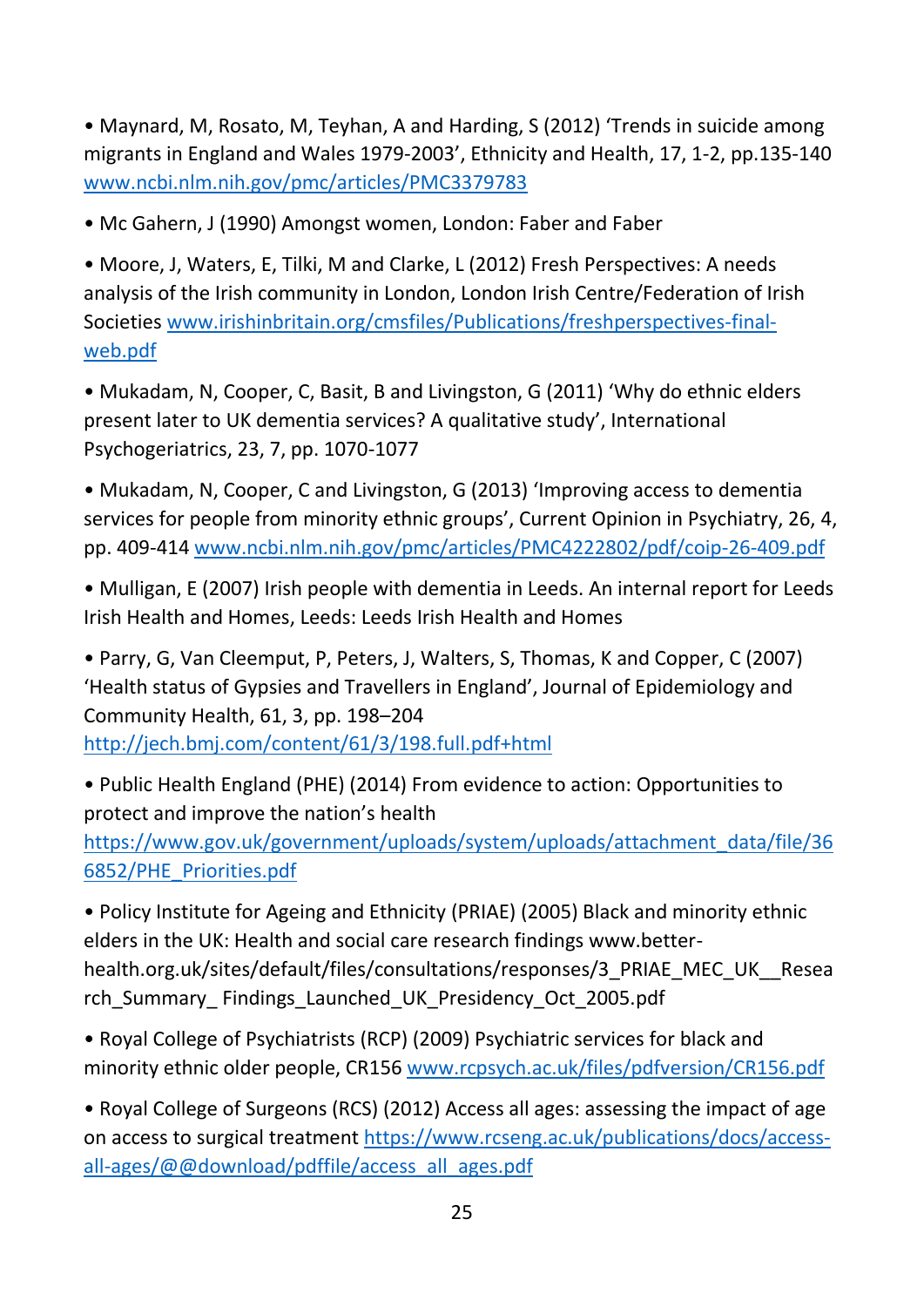• Ryan, L, Leavey, G, Golden, A, Blizard, R and King, M (2006) 'Depression in Irish migrants living in London. A case control study', British Journal of Psychiatry, 188, 6, pp. 560–566<http://bjp.rcpsych.org/content/188/6/560.fulltext.pdf>

• Ryan, L, D'Angelo, A, Puniskis, M and Kaye, N (2014) Analysis of 2011 Census data. Irish community statistics, England and selected urban areas: report of England, Irish in Britain, Middlesex University

www.irishinbritain.org/cmsfiles/Downloads/Reports/Irish-Census-Analysis-Report-London.pdf

• Salway, S, Turner, D, Mir, G, Carter, L, Skinner, J, Bushara, B, Gerrrish, Kand Ellison, G ( 2013a) High quality healthcare commissioning: Why race equality must be at its heart, Better Health Briefing 27, Race Equality Foundation www.betterhealth.org.uk/briefings/high-quality-healthcare-commissioning-why-raceequalitymust-be-its-heart-0 12

• Salway, S, Turner, D, Mir, G, Carter, L, Skinner, J, Bushara, B, Gerrrish, K and Ellison, G (2013b) High quality healthcare commissioning: Obstacles and opportunities for progress and race equality, Better Health Briefing 28, Race Equality Foundation [www.raceequalityfoundation.org.uk/publications/downloads/high-quality](http://www.raceequalityfoundation.org.uk/publications/downloads/high-quality-healthcarecommissioning-obstacles-and-opportunities-progress-ra)[healthcarecommissioning-obstacles-and-opportunities-progress-ra](http://www.raceequalityfoundation.org.uk/publications/downloads/high-quality-healthcarecommissioning-obstacles-and-opportunities-progress-ra)

• Tilki, M (2003) A study of the health of Irish born people in London: The relevance of social and economic factors, health beliefs and behaviour, Unpublished PhD thesis, London: Middlesex University

• Tilki M, Ryan L, D'Angelo, A, Sales, R (2009) The Forgotten Irish: report of a research project commissioned by Ireland Fund of Great Britain, Ireland Fund of Great Britain [http://eprints.mdx.ac.uk/6350/1/Tilki-Forgotten\\_Irish.pdf](http://eprints.mdx.ac.uk/6350/1/Tilki-Forgotten_Irish.pdf)

• Tilki, M, Mulligan, E, Pratt, E, Halley, E and Taylor, E (2010) 'Older Irish people with dementia in England', Advances in Mental Health, 9, 3, pp. 21-232

• Tilki, M, Thompson, R, Robinson, L, Bruce, J, Chan, E, Lewis, O, Chinegwondoh, F and Nelson, H (2015) 'The BME third sector: marginalised and exploited', Voluntary Sector Review, 6, 1, pp.93-101

[www.irishinbritain.org/cmsfiles/Downloads/Health/The-BME-Third-Sector-](http://www.irishinbritain.org/cmsfiles/Downloads/Health/The-BME-Third-Sector-Marginalised-and-Exploited.pdf)[Marginalised-and-Exploited.pdf](http://www.irishinbritain.org/cmsfiles/Downloads/Health/The-BME-Third-Sector-Marginalised-and-Exploited.pdf)

• Tóibín, C (2014) Nora Webster, London. Penguin

• Truswell, D (2013) Black and minority ethnic communities and dementia – where are we now?, Better Health Briefing Paper 20, Race Equality Foundation [www.better-](http://www.better-health.org.uk/briefings/black-and-minority-ethnic-communities-anddementia-where-are-we-now)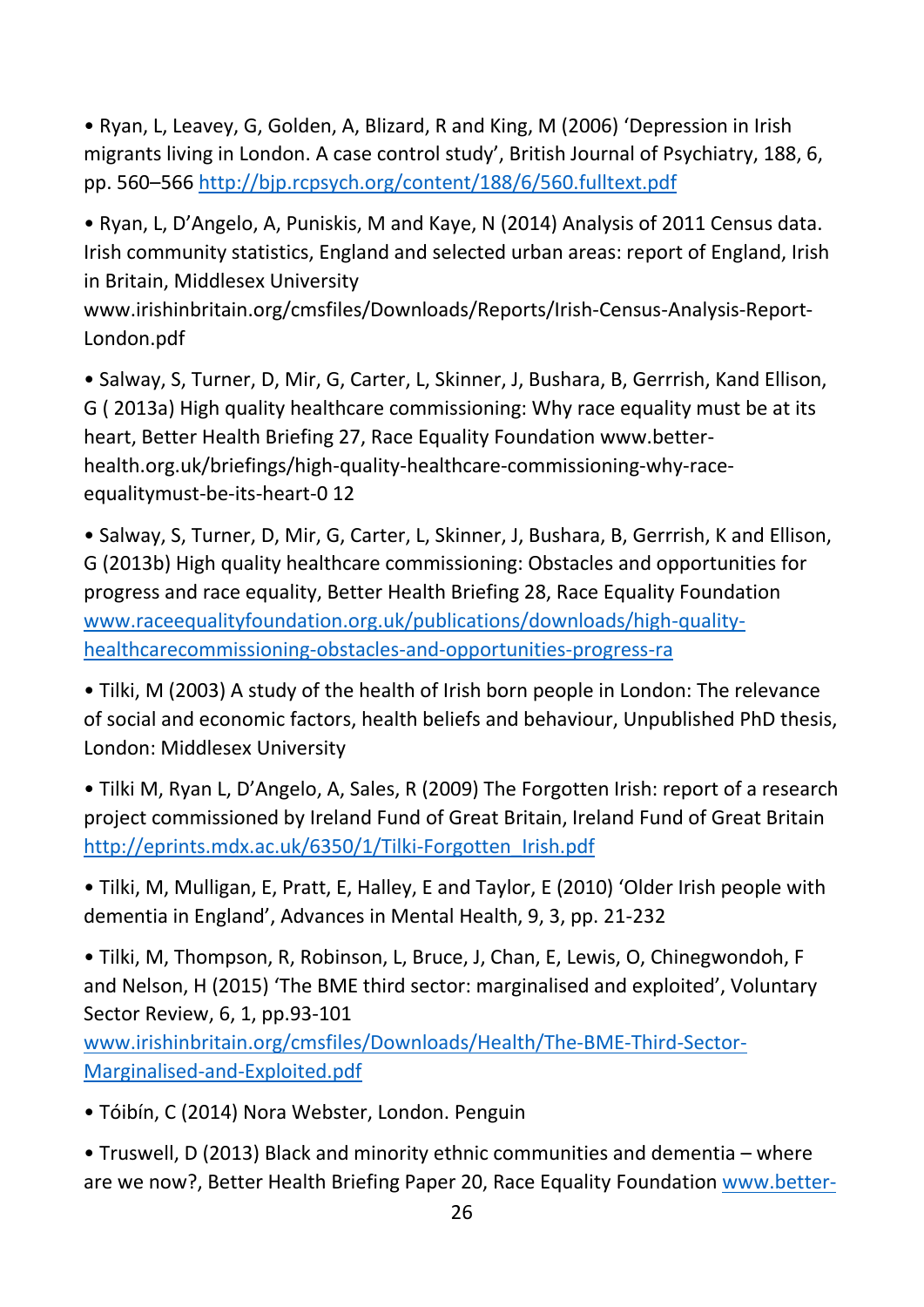[health.org.uk/briefings/black-and-minority-ethnic-communities-anddementia-where](http://www.better-health.org.uk/briefings/black-and-minority-ethnic-communities-anddementia-where-are-we-now)[are-we-now](http://www.better-health.org.uk/briefings/black-and-minority-ethnic-communities-anddementia-where-are-we-now)

• Weich, S, Nazroo, J, Sproston, K, Mc Manus, S, Blanchard, M, Erens, B, Karlsen, S, King, M, Lloyd, K, Stansfeld, S and Tyrer, P (2004) 'Common mental disorders and ethnicity in England: the EMPIRIC study', Psychological Medicine, 34, 8, pp. 1543- 1551

[http://wrap.warwick.ac.uk/246/1/WRAP\\_Weich\\_download\\_Common\\_Mental.pdf](http://wrap.warwick.ac.uk/246/1/WRAP_Weich_download_Common_Mental.pdf)

• World Health Organisation (WHO) (2014) Tobacco and Dementia [http://apps.who.int/iris/bitstream/10665/128041/1/WHO\\_NMH\\_PND\\_CIC\\_TKS\\_14.1](http://apps.who.int/iris/bitstream/10665/128041/1/WHO_NMH_PND_CIC_TKS_14.1_eng.pdf) [\\_eng.pdf](http://apps.who.int/iris/bitstream/10665/128041/1/WHO_NMH_PND_CIC_TKS_14.1_eng.pdf)

## **Literature Review: Dementia in Gypsy and Traveller Communities**

## **General**

Tilki, M (2016) 'Dementia in Gypsies and Travellers: a brief guide for commissioners and providers' Leeds GATE, Irish in Britain, Irish Memory Loss Alliance. <http://travellerstimes.org.uk/UserFiles/Files/Dementia-in-Gypsies-and-Travellers.pdf>

Tilki, M. (2016) 'Dementia among Gypsies and Travellers' The Journal of Dementia Care, July / August 2016, Volume 24, Number 4.

[https://d3gxp3iknbs7bs.cloudfront.net/attachments/4bbf837d-068d-43c1-8aac](https://d3gxp3iknbs7bs.cloudfront.net/attachments/4bbf837d-068d-43c1-8aac-db1e99da0c76.pdf)[db1e99da0c76.pdf](https://d3gxp3iknbs7bs.cloudfront.net/attachments/4bbf837d-068d-43c1-8aac-db1e99da0c76.pdf)

Tilki, M. (2016) 'Reaching out effectively to Gypsies and Travellers' The Journal of Dementia Care, September / October 2016, Volume 24, Number 5. <http://www.irishinbritain.org/cmsfiles/Reaching-Out-to-Gypsy-Travellers.pdf>

Tilki, M., (2015) 'Dementia in Gypsy and Traveller Communities' Leeds GATE news, 7th September 2015,<http://leedsgate.co.uk/dementia-gypsy-and-traveller-communities>

Leeds GATE (2016) 'Memory loss in Gypsies and Travellers' Visual notes by artist Tom Bailey at the launch of the new best practice guide, "Dementia in Gypsies and Travellers", by Leeds GATE and Irish In Britain.

<https://www.youtube.com/watch?v=w0TwxFD5tVk>

Prior, P. (2013) 'Support and care for people living with dementia from minority communities' February 2013, North East Dementia Alliance.

[http://www.ncl.ac.uk/media/wwwnclacuk/instituteforageing/files/dementia-in](http://www.ncl.ac.uk/media/wwwnclacuk/instituteforageing/files/dementia-in-minority-communities-support.pdf)[minority-communities-support.pdf](http://www.ncl.ac.uk/media/wwwnclacuk/instituteforageing/files/dementia-in-minority-communities-support.pdf)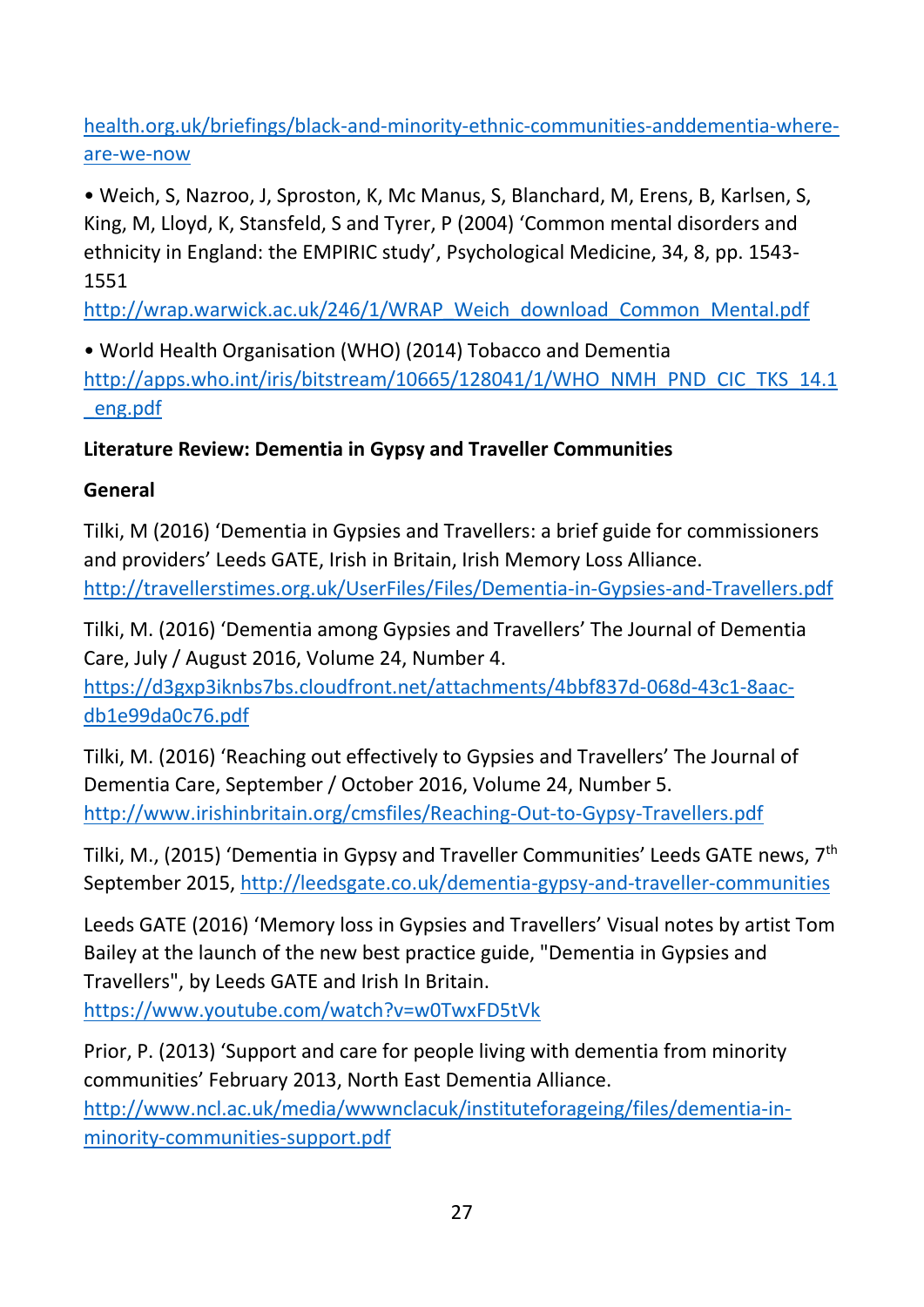Marshall, M., Tibbs, M. (2006) 'Social Work and People with Dementia, Second Edition: Partnerships, Practice and Persistence' Policy Press, 8 Nov 2006.

[https://books.google.co.uk/books?id=Sd81DwAAQBAJ&pg=PA59&lpg=PA59&dq=iris](https://books.google.co.uk/books?id=Sd81DwAAQBAJ&pg=PA59&lpg=PA59&dq=irish+travellers+dementia&source=bl&ots=1T47v20hgt&sig=5tY5xLJYQbmxDwE0_SOhWsb4H90&hl=en&sa=X&ved=0ahUKEwj-hvze0ObXAhWJHsAKHamUAkI4ChDoAQhIMAg#v=onepage&q=irish%20travellers%20dementia&f=false) [h+travellers+dementia&source=bl&ots=1T47v20hgt&sig=5tY5xLJYQbmxDwE0\\_SOhW](https://books.google.co.uk/books?id=Sd81DwAAQBAJ&pg=PA59&lpg=PA59&dq=irish+travellers+dementia&source=bl&ots=1T47v20hgt&sig=5tY5xLJYQbmxDwE0_SOhWsb4H90&hl=en&sa=X&ved=0ahUKEwj-hvze0ObXAhWJHsAKHamUAkI4ChDoAQhIMAg#v=onepage&q=irish%20travellers%20dementia&f=false) [sb4H90&hl=en&sa=X&ved=0ahUKEwj-](https://books.google.co.uk/books?id=Sd81DwAAQBAJ&pg=PA59&lpg=PA59&dq=irish+travellers+dementia&source=bl&ots=1T47v20hgt&sig=5tY5xLJYQbmxDwE0_SOhWsb4H90&hl=en&sa=X&ved=0ahUKEwj-hvze0ObXAhWJHsAKHamUAkI4ChDoAQhIMAg#v=onepage&q=irish%20travellers%20dementia&f=false)

[hvze0ObXAhWJHsAKHamUAkI4ChDoAQhIMAg#v=onepage&q=irish%20travellers%20](https://books.google.co.uk/books?id=Sd81DwAAQBAJ&pg=PA59&lpg=PA59&dq=irish+travellers+dementia&source=bl&ots=1T47v20hgt&sig=5tY5xLJYQbmxDwE0_SOhWsb4H90&hl=en&sa=X&ved=0ahUKEwj-hvze0ObXAhWJHsAKHamUAkI4ChDoAQhIMAg#v=onepage&q=irish%20travellers%20dementia&f=false) [dementia&f=false](https://books.google.co.uk/books?id=Sd81DwAAQBAJ&pg=PA59&lpg=PA59&dq=irish+travellers+dementia&source=bl&ots=1T47v20hgt&sig=5tY5xLJYQbmxDwE0_SOhWsb4H90&hl=en&sa=X&ved=0ahUKEwj-hvze0ObXAhWJHsAKHamUAkI4ChDoAQhIMAg#v=onepage&q=irish%20travellers%20dementia&f=false)

## **Ageing**

Centre for Policy on Ageing (2016) 'Diversity in older age – Gypsies and Travellers' Centre for Policy on Ageing – Rapid Review,

[http://www.cpa.org.uk/information/reviews/CPA-Rapid-Review-Diversity-in-Older-](http://www.cpa.org.uk/information/reviews/CPA-Rapid-Review-Diversity-in-Older-Age-Ethnic-Minorities-Gypsies-and-Travellers.pdf)[Age-Ethnic-Minorities-Gypsies-and-Travellers.pdf](http://www.cpa.org.uk/information/reviews/CPA-Rapid-Review-Diversity-in-Older-Age-Ethnic-Minorities-Gypsies-and-Travellers.pdf)

Lane, P., Spencer, S., McCready, M. (2012) 'Perspectives on ageing in Gypsy families' Joseph Rowntree Foundation, January 2012.

[https://www.jrf.org.uk/sites/default/files/jrf/migrated/files/ageing-in-gypsy-families](https://www.jrf.org.uk/sites/default/files/jrf/migrated/files/ageing-in-gypsy-families-summary.pdf)[summary.pdf](https://www.jrf.org.uk/sites/default/files/jrf/migrated/files/ageing-in-gypsy-families-summary.pdf)

Lane, P., Tribe, R., (2010) 'Towards an understanding of the cultural health needs of older gypsies (sic)', Working with Older People, Vol. 14 Issue: 2, pp.23-30, <https://doi.org/10.5042/wwop.2010.0264>

## **Projects**

Pavee Point and the Alzheimer's Society of Ireland, Republic of Ireland [https://www.alzheimer.ie/Get-Involved/Dementia-Friendly-Communities/Dementia-](https://www.alzheimer.ie/Get-Involved/Dementia-Friendly-Communities/Dementia-Friendly-Projects/Traveller-Education-Training-Pavee-Point.aspx)[Friendly-Projects/Traveller-Education-Training-Pavee-Point.aspx](https://www.alzheimer.ie/Get-Involved/Dementia-Friendly-Communities/Dementia-Friendly-Projects/Traveller-Education-Training-Pavee-Point.aspx)

Outcomes:

- An [information poster](http://www.paveepoint.ie/document/traveller-specific-alzheimers-poster/) about the signs and symptoms of dementia was produced for use by primary health care workers for the Traveller Community
- As a result of the training from The Society perspective we understood more about the resources that are needed to improve awareness about dementia in the Traveller Community but also a deeper understanding of the needs of Travellers and the issues they are faced with

## **Accommodation**

Hodges, N., Cemlyn, S., (2013) The Accommodation Experiences of Older Gypsies and Travellers: Personalisation of Support and Coalition Policy, Social Policy and Society,